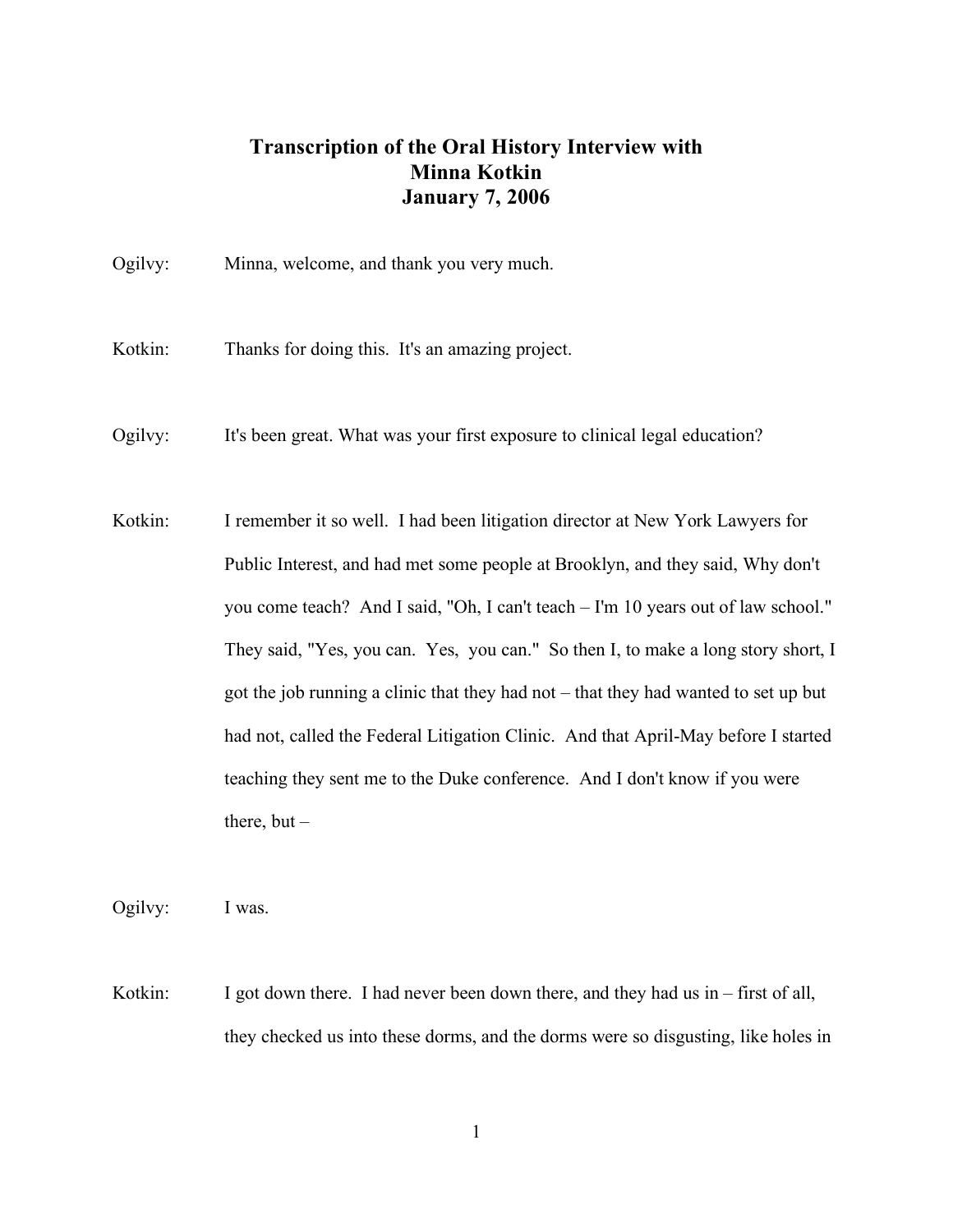the sheetrock. And I said, "What is this?" They said, "That's where the guys put their heads through the walls." And you know we went through the cafeteria with the trays.

But then I went into the sessions, and I said, "Oh, my God, I have made a terrible mistake" – because I had come from litigation class action cases, where we didn't even have clients. I mean, we made up the cases, right? And I said, "What are they talking about?" I mean, they are dancing on the head of a pin, you know, this client-centered stuff – I had never heard of it. Now that's not entirely true; I had done a little reading in the *Journal of Legal Education* in order to be able to interview, but I had no idea. But – and I said, "I'm never going to be able to do this," being a fairly controlling person and a fairly directive person. And I remember Gary Palm from that conference and Sue Bryant, and they were – you know, I think Gary was my small group leader – he was terrific. But I guess I sort of began to get indoctrinated. And then I started in September – I mean, I met a lot of people, they were wonderful people – that much I figured out right away. And I had a semester to design this clinic, and I wouldn't start teaching until January. And you know I started to try. I said, "All right, let me give this nondirective stuff a try." And I guess I became – well, as the years passed I really became a total convert, unlike some of my colleagues in fact, who, you know, it's breaking – they're stapling briefs together – I said, "What are you doing?" And I just, I've always – I've come to the conclusion that if you're going to run a clinic,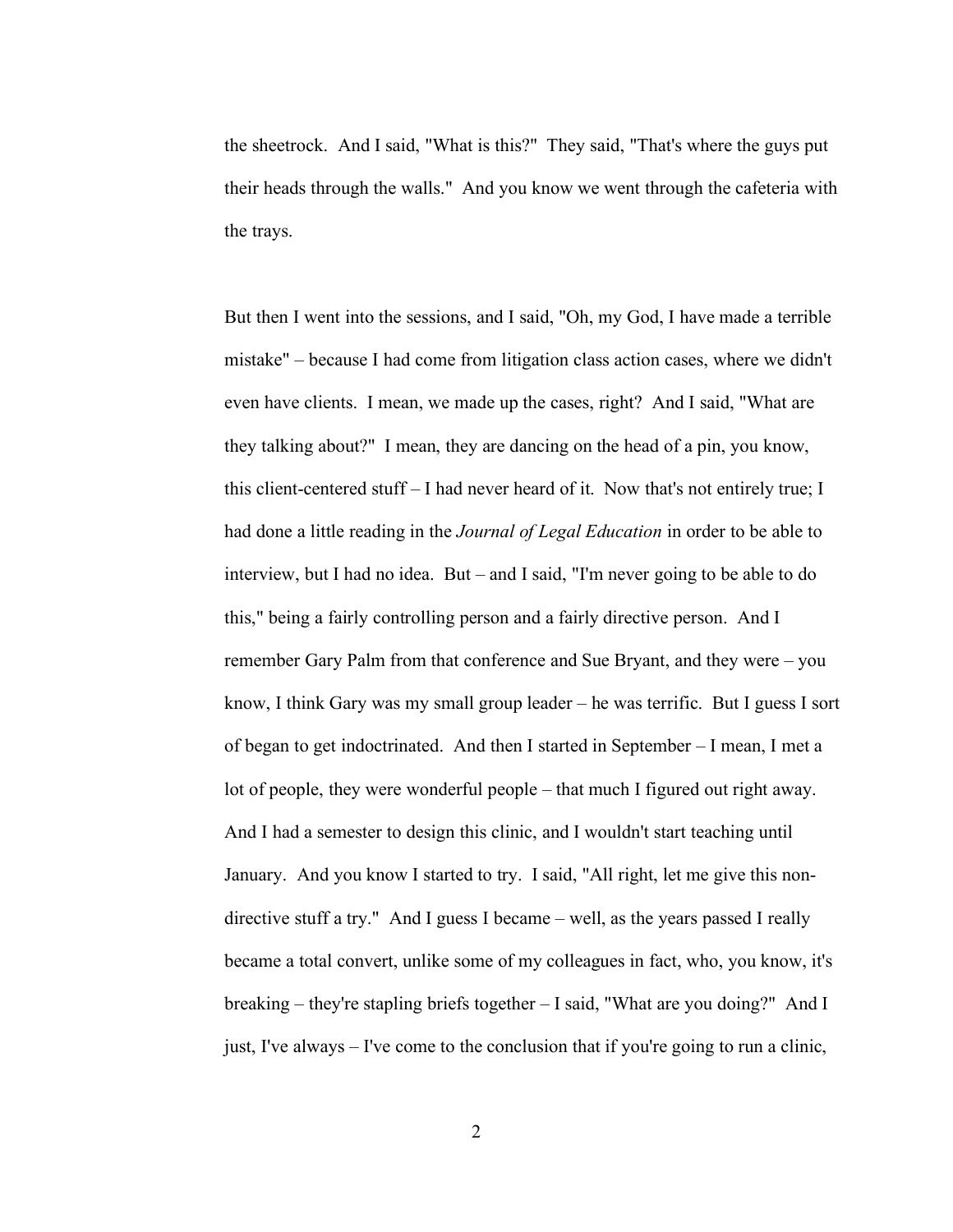the more responsibility you take the less they take. It's sort of an inverse proportion. You know, so that if you give them responsibility they'll take it. I mean, that's not nondirective, really, it's something more about role. But I guess that's one thing that I have become more and more convinced over 21 years.

But the first article I wrote, which was the role assumption article, really – and which is an article that's been probably cited more than anything else that I've written, expresses that first sort of round of reservations, because it's really about – that that's not the only – that being in role is not the only way people learn. There is a lot to be learned from watching, especially on more complex tasks, and sort of a shifting level of responsibility. But that was '88 maybe, so I had been teaching for four years. It was still my ambivalence showing. I still believe it, but it's interesting how that article came about.

Ogilvy: Let me go back a little bit earlier then. You graduated from Rutgers-Camden in '75.

Kotkin: Right, '75.

Ogilvy: No clinical experience while you were at school?

Kotkin: No, that was like before – not entirely true. There wasn't anything organized. But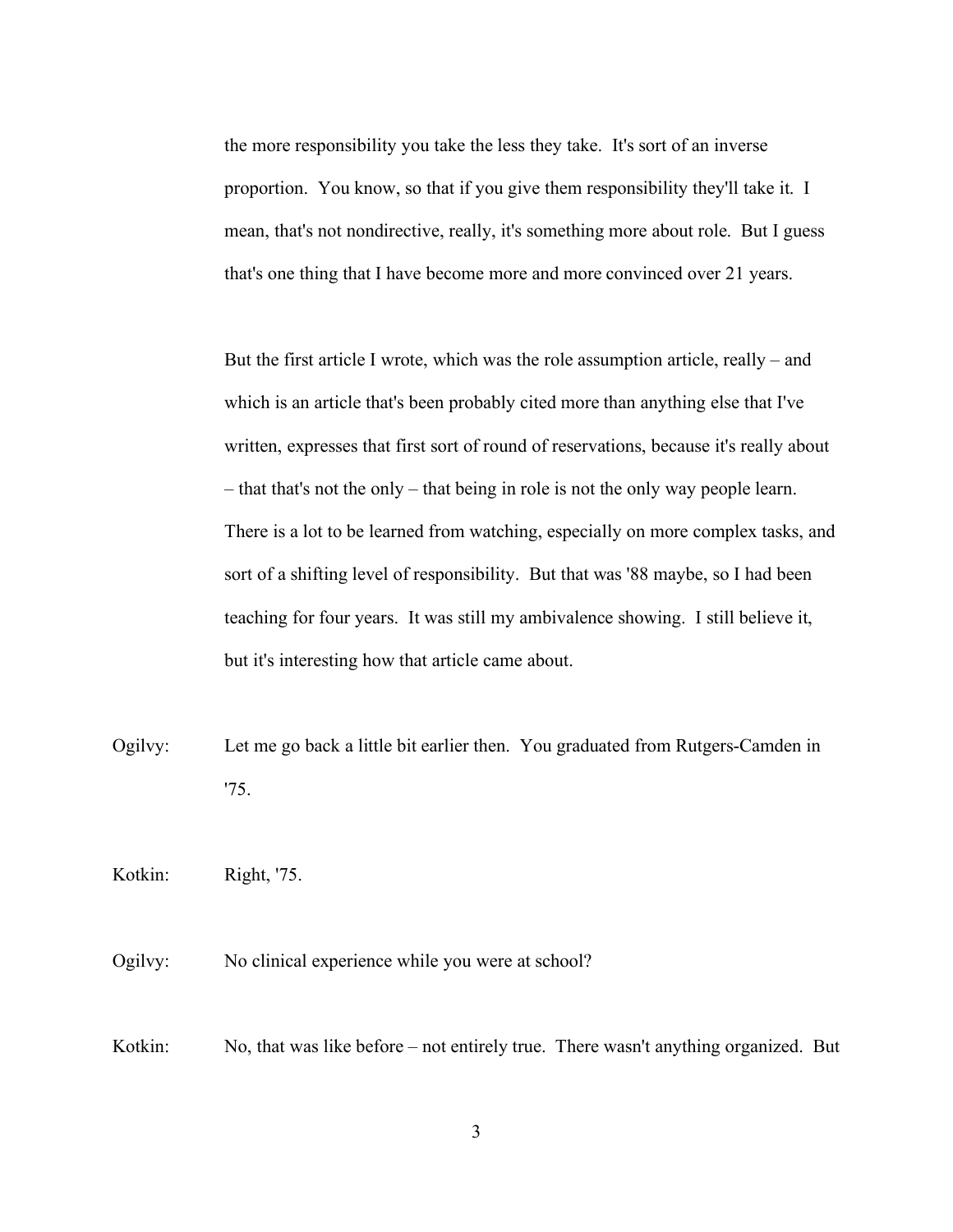when I was a first-year student at Camden, there was the Camden 28 trial going on in the courthouse around the corner, and I got very involved in that, which was a draft – you know, the pouring blood on the draft records – 28 Catholic clergy and people – and Dave Rudovsky, who is a pretty famous lawyer in Philadelphia, I guess generally, who teaches now I think at Penn, was lead counsel. And Jay Schulman was – I don't think he's alive – but he was one of the first Jury Project people. And the law students were involved in serving the jury pool. We tried to find out as much as we could about them. So that was an amazing experience for me. And the funny thing is years later I was at a clinical conference, and someone came up to me and said, "I know you." And I said, "Really." She said, "My name is Cookie Ridolfi" – and Cookie was one of the defendants. So that was really interesting. Now she's doing all this great death penalty work, Innocence Project work. Anyway, so that was my sort of clinical experience.

Ogilvy: How long did that last?

Kotkin: The trial went on weeks and weeks – 12 weeks.

Ogilvy: You're involved, I guess, in the trial?

Kotkin: Yes, throughout the trial. And just seeing a trial like that, a jury trial. And I remember doing research on jury nullification. That's what they argued. And that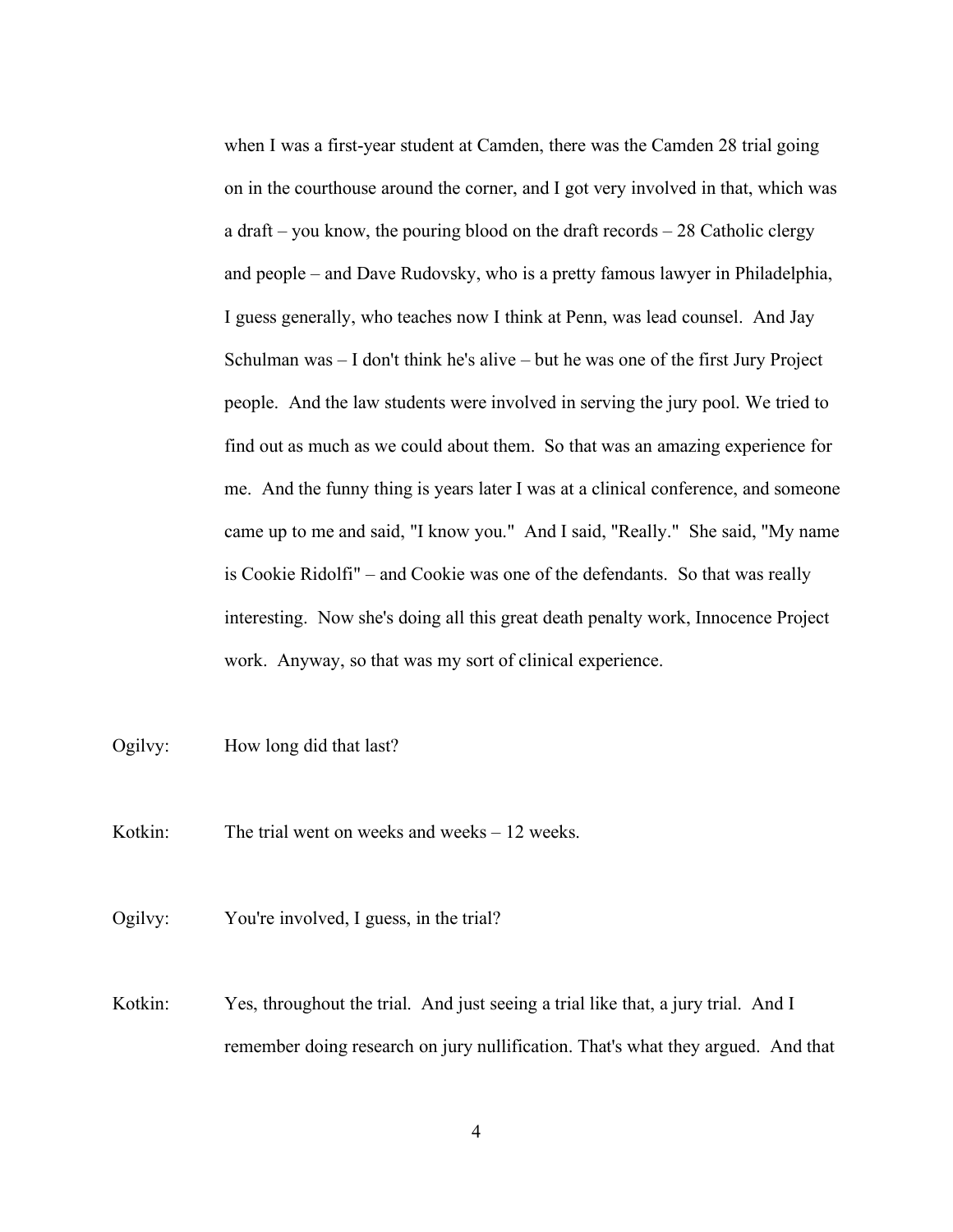was an idea from that time. But it was great. It was really interesting. But I don't remember. I don't think we had any real clinical projects. I think I did a little work with Camden Legal Services later on. That was about it.

Ogilvy: What did you come to law school thinking you were going to do?

Kotkin: Well, I had had a very sort of political career in college. I mean, I was at Columbia from '68 to '72, you know, so that's what we did. And I had no idea that I really wanted to be a lawyer. I just thought, Oh, I'll try this, you know, if I don't like it. And Rutgers cost \$500 a year. And it was the same for in-state and out-of-state students. I was from Philadelphia, and I lived in Philadelphia, and it cost like nothing. And I remember thinking, Oh, my God, I'll never do this – that first semester of law school – and I tell this to students  $-1$  thought I was going to flunk every course in my first semester. I really had no idea. As it turned out, I had that – you know, I'm a one-trick pony, you give me a law school exam, I can answer it. You know? It doesn't have anything to do with being a good lawyer, but I can do a law school exam. You know, so I did that. I did well in law school. I was editor-in-chief of the law review, and I did all that, and then I went to a big firm in New York. I wanted to get back to New York. And, stupidly, I said, "I don't want to do this clerkship business – I want to be a lawyer."

Ogilvy: Which firm was it?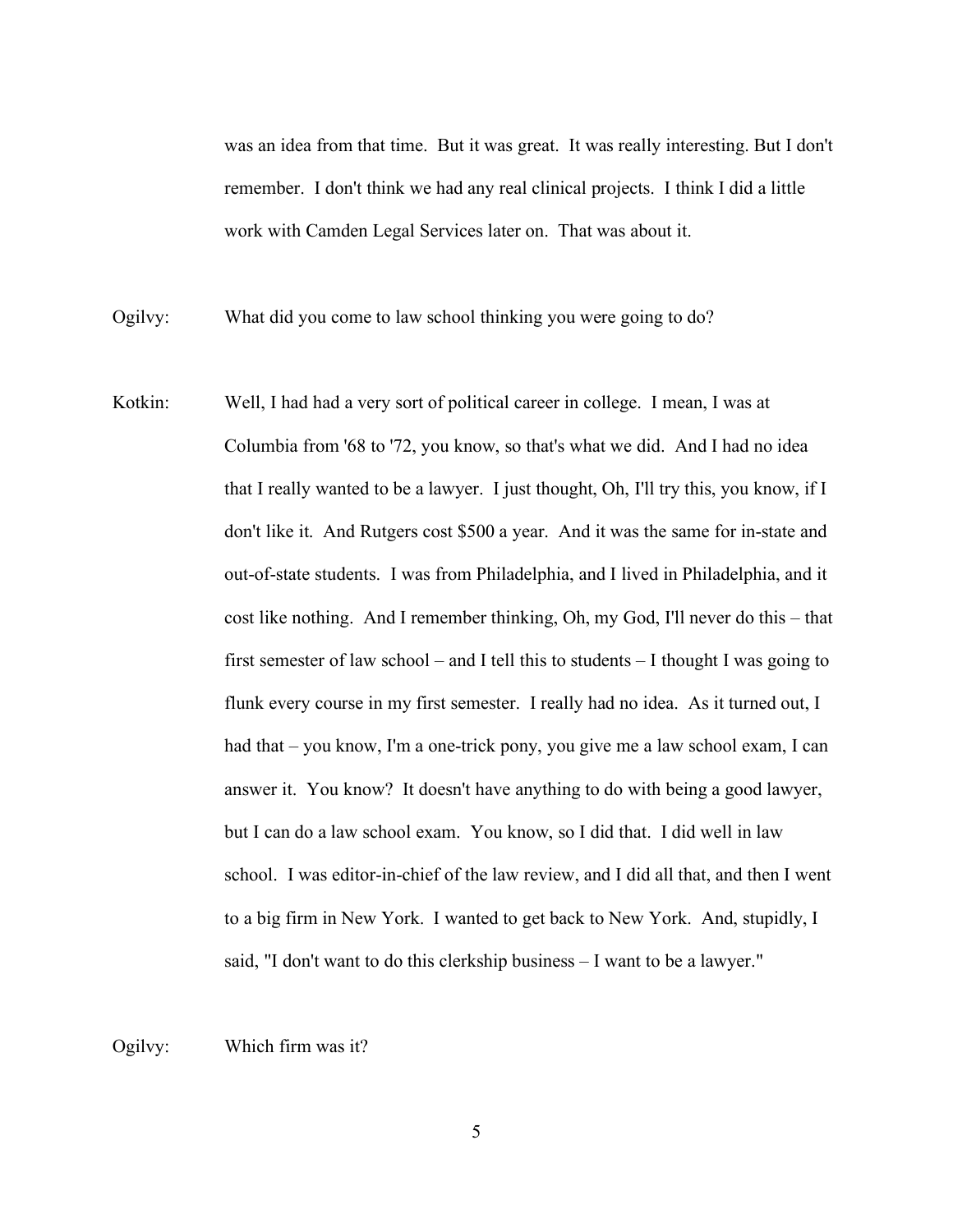Kotkin: Proskauer. And I spent four years there, and I enjoyed it. I really had a good time, and I got a fair amount of responsibility. It was like – it was like – when my students say to me, "What's it like at Proskauer?" – I say, "It's a different world." There were 110 lawyers when I went, and I made \$18,000. And I think if you went to Legal Services you made like \$15,000 – it wasn't the way it is now. And I did litigation. I was – you know, we worked hard, but the partners worked hard too, and the partners were young and it was fun. It really was. I was surprised how little political content it had. It seemed like one corporation suing another. I mean, we weren't doing anything terrible – you weren't doing anything good. But it wasn't like this horrible machine that I sort of thought it would be. Paid off my loans, and it was interesting. The thing that really made me – and I did a lot of public interest work while I was there. I joined the association, the Civil Rights Committee, couple of other committees. I did some work with now Legal Defense – sort of kept my hand in. And at that time Lawyers for the Public Interest had just gotten off the ground, and I had served on a committee with Dan Kurtz, who was the founder, and he said we want to start an in-house litigation department, office, you know, effort. And I decided to leave. And I remember talking to some of the partners I was friends with, and some of them said, "What, are you crazy?" And some of them said, "Do it." So it was a very, very different opinion. But I did it. I took a pay cut, but nothing like what you take today, which is something our students face that we didn't. And I had to set up this litigation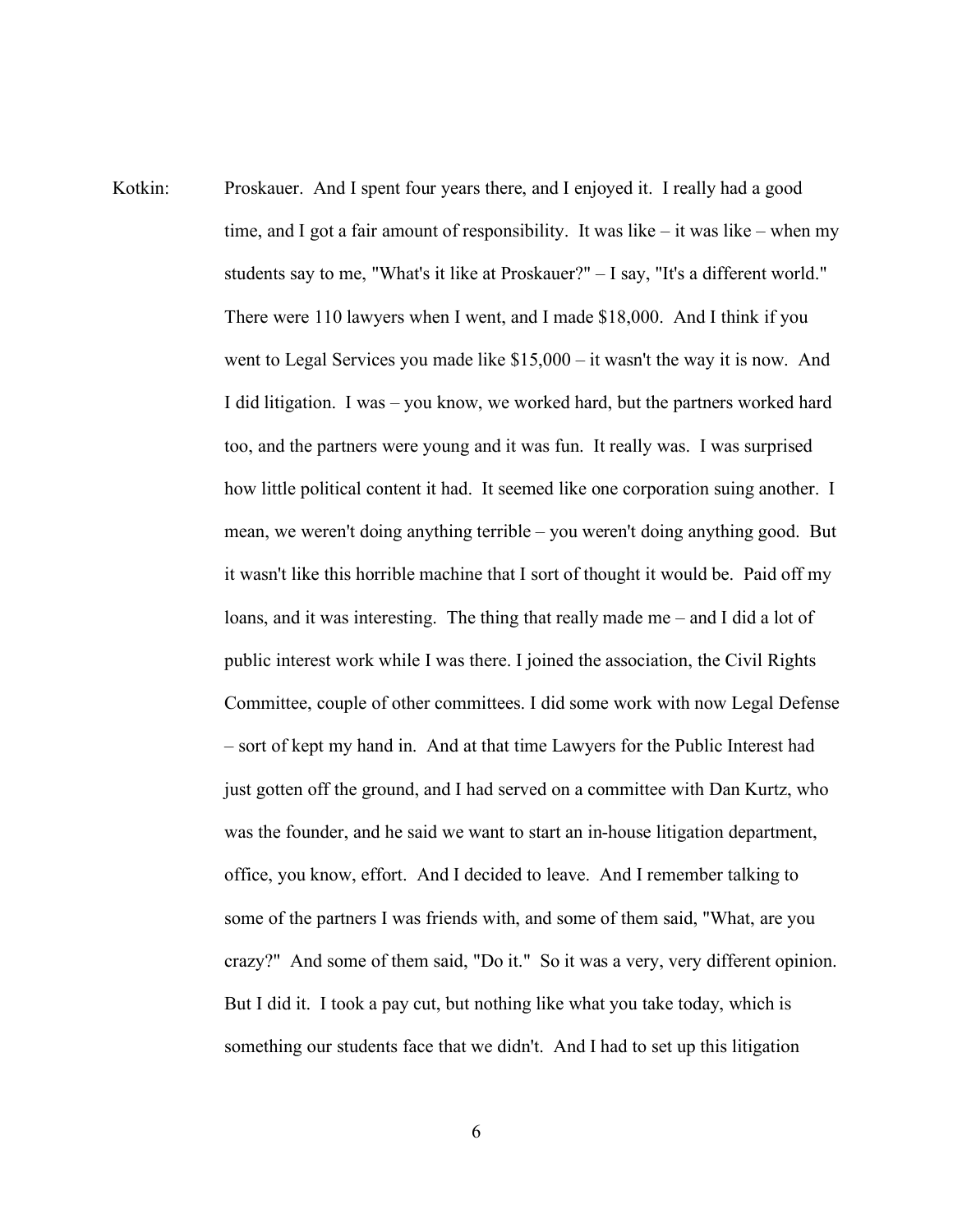program, and I had all of four years of – or maybe five – four or five years of litigation experience. This was 1979. And I started – you know, I went around, and I sort of talked to all the public interest lawyers who would talk to me. And they were a little suspicious. You know, it was a new organization and I was from a firm. Anyway, it got going, and we decided to do disability work. And this was right when the P&A system was coming into being, like 1980, and I wrote the grant and we got the first P&A grant.

Ogilvy: What's P&A?

Kotkin: Protection and advocacy for the developmentally disabled – I guess that's what it's called – I don't know if it's still called that, but that's what it was called. So we started a developmental disability project, and it's still there. And I did that until '84. And the interesting thing – you know, when students ask about jobs, I really got both of my jobs through my involvement in the Bar Association, because I was then on – I forget which committee, but Margaret Berger, who's my colleague at Brooklyn, said, "Oh, why don't you come to Brooklyn?" And when I thought, "Oh, well, maybe this will work," then I actually went to the meat market when I was in Chicago; I interviewed a bunch of places. And you know I feel like I was the last sort of group that came into clinical education solely on what they had done as lawyers. You know, it wasn't so important what law school I went to, it wasn't so important that I was on law review; it really mattered what I had done in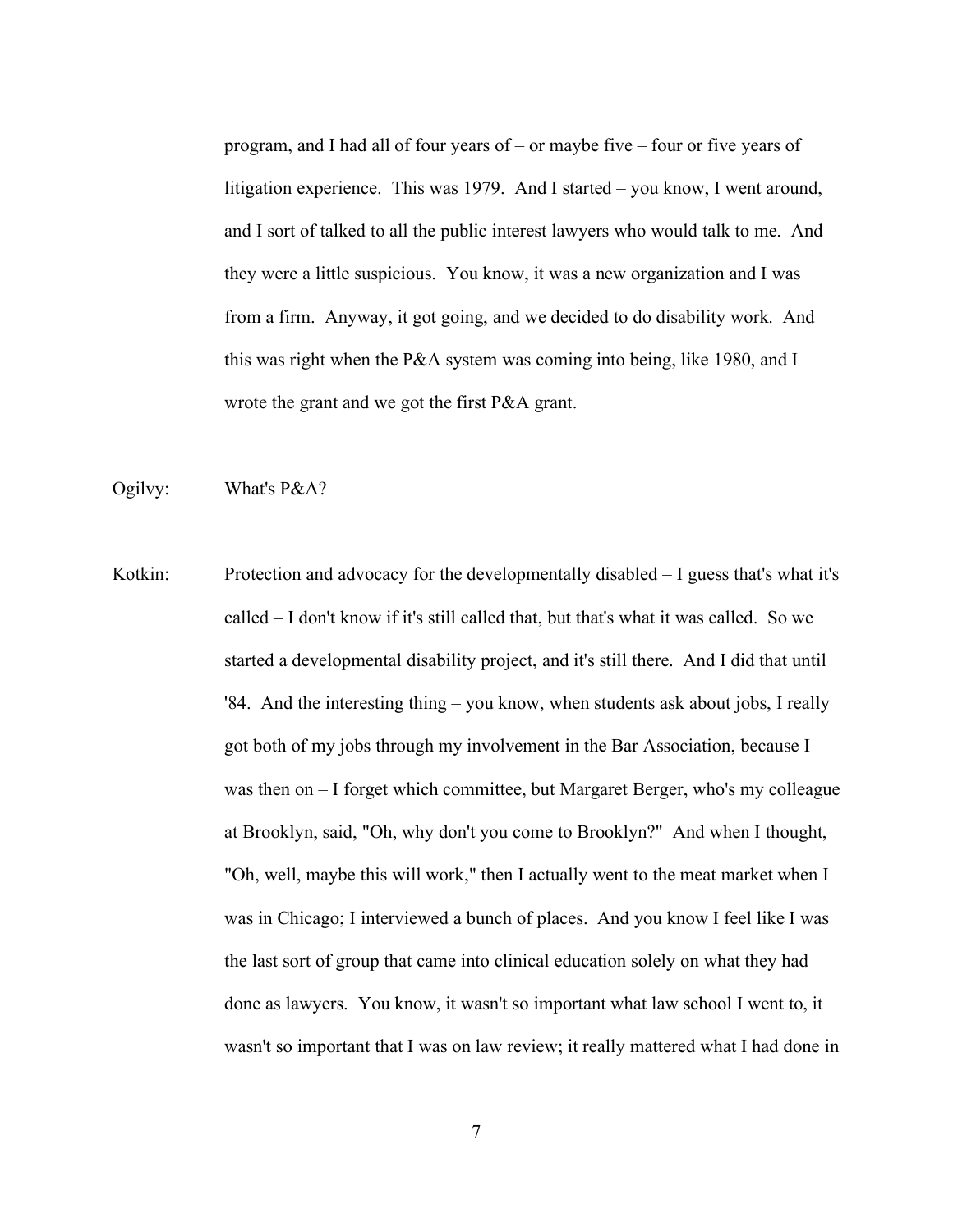those five years, that I had done public interest work. And that's not true anymore obviously.

Ogilvy: You went to law school at a time where the number of women was just starting to rise. How many women were in your class?

Kotkin: Just beginning. I think there were – my class wasn't very big. I think it was about 140. I think there were about 20 women – about 15 percent, as I remember. And they were extraordinary. I mean, one thing that's hard to sort of comprehend is that, for me, is that not all women in law school today are extraordinary, right? We were really extraordinary. I mean, each one of us was there for a real reason, and it was  $a$  – not a common decision – and it was very exciting. It was a very exciting group of women. And now, I have to say, you know, it's like a graduate degree, like any other graduate degree for women. It's not – it's a good thing, I guess, but it makes it a little different. But interestingly – this is really very weird – you know, Rutgers-Camden didn't produce a whole lot – still does not produce a whole lot of law teachers. I sat down on the first day of school at a table, and there were four of us – three of us today are law teachers – Woody Woodward and Amy Boss are both at Temple, and we had a little breakfast the other day, with Ray Solomon, who is dean – he said, "You guys still hold the record for the most law teachers out of a single class by multiples." So that was a funny thing. That was – so it was an interesting class, an interesting group.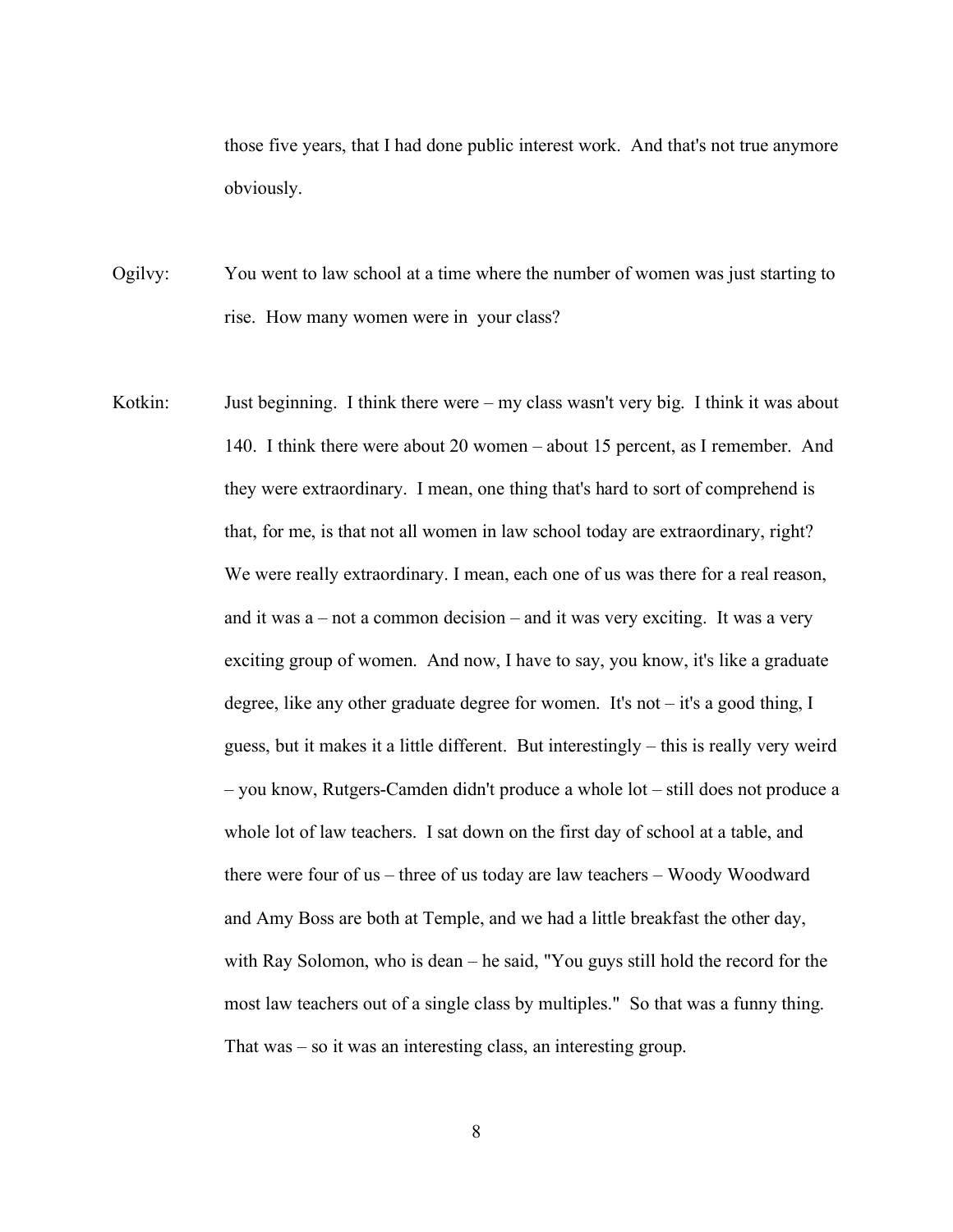- Ogilvy: Let me take you back to the New York Lawyers again. How was it organized? This was an in-house litigation, or did you recruit lawyers from –
- Kotkin: Both. It started as a project to recruit big firms into doing big litigation. And the clearinghouse part started first, but it was always contemplated there would be an in-house litigation effort as well. So I was brought on to start that part of it. And it was hard. It was me, an executive director – I think shortly after we got one staff attorney. And when I left we had three staff attorneys. Now the place is big. But it was – starting something from scratch is an interesting and difficult project, but a rewarding one.
- Ogilvy: Is there a case or two that you –
- Kotkin: Well, this is an example of what kind of cases we brought. There was a statute on the books in New York that said if you were involuntarily committed to a mental health facility you could not vote, but if you were voluntarily committed you could vote. I looked at this and I said, "Wow, that's an easy one. That one's going down." Of course we went off and we recruited – we had trouble finding claimants, but we dug some up. And I think we had an organization as well, an organizational plan. We brought the case, we won the case. It's still good law. It's cited once in a while. But it was so divorced from client interests – it was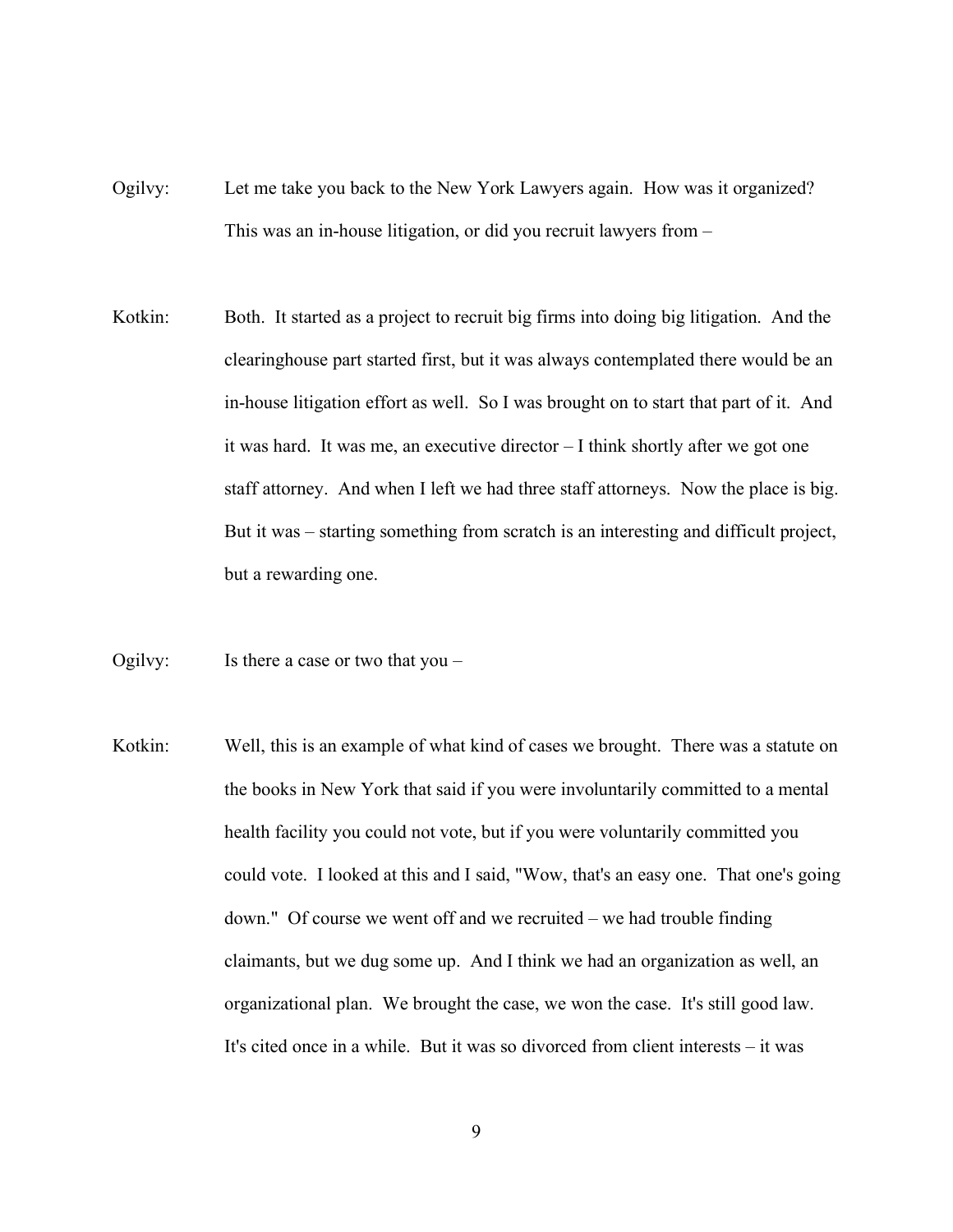totally lawyer-generated.

Now, another case that we brought that was also lawyer-generated, but I mean maybe – I mean, that accomplished some good, but this one maybe accomplished a little bit more good – was voting place accessibility in New York City. We brought that suit under the Rehab Act – this was before the ADA. And that I cocounseled I think with the Legal Services office.

And another case we brought, making really bad law still on the books – I remember *Bernie B. v. Blue Cross* – and this is still a big issue – about the failure of health insurance to provide equal benefits for mental health services – bad law, Second Circuit. And then we did amicus briefs in the Supreme Court, Raleigh, hearing impaired. So it was fun, but I really had it after five years, and I guess why I had had it was it seemed I spent all my time in meetings; spent a lot of time arguing with other public interest lawyers. I mean, the New York community was not a warm and fuzzy group, let me tell you, and people were always jockeying for lead counsel and position. And I really had questions about who we were helping. But one of the real things is I could not stand meetings. And I felt maybe if I was a law teacher I wouldn't have to go to so many meetings, which is true to some extent.

So you know but I really didn't understand totally what I was getting myself into.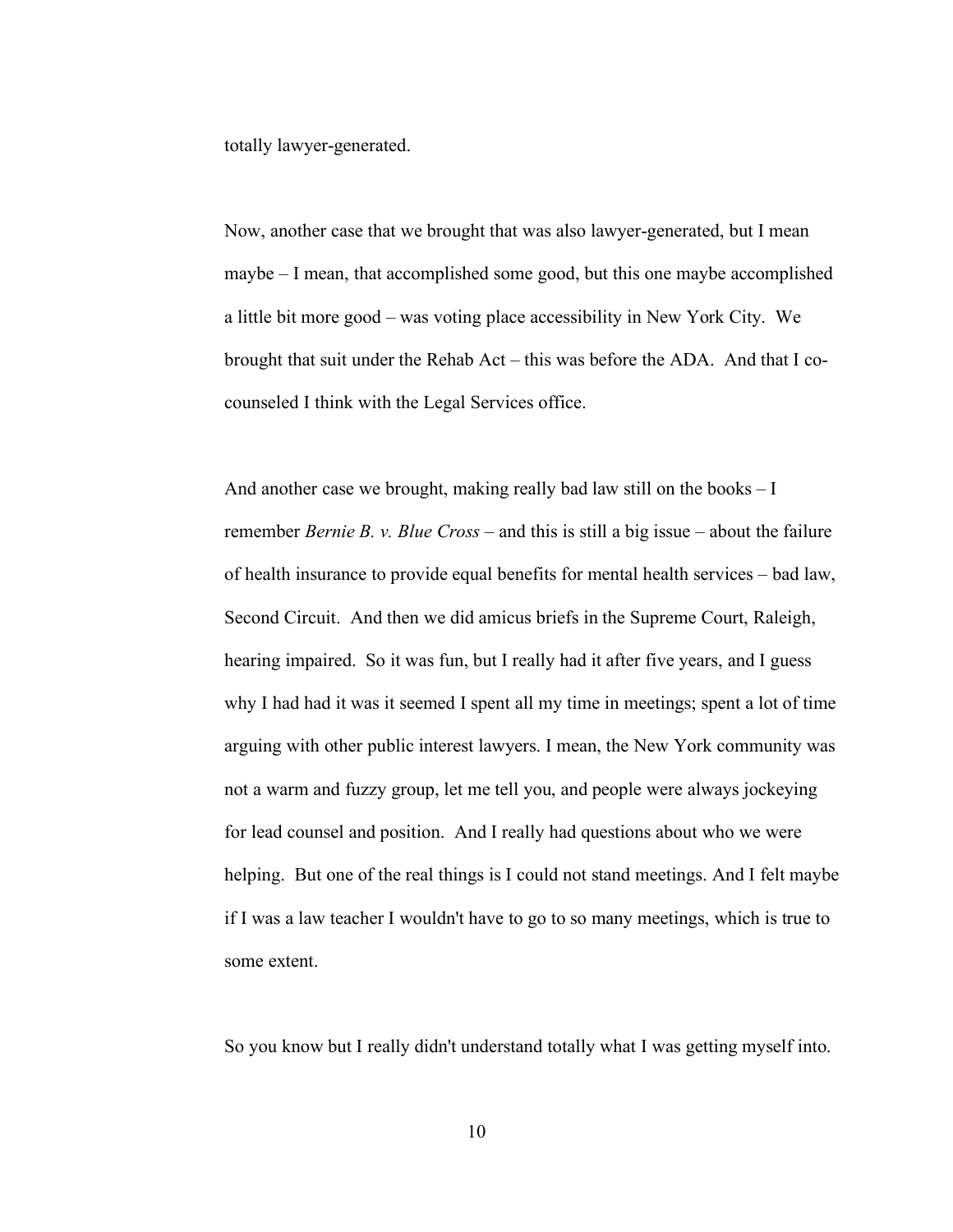I remember it was a tenure track position – this was a long time ago – and I really didn't understand what that meant. I mean, I knew that was a good thing, and I understood I would have to write. And I said, "What's this big thing about writing?" I mean, I don't understand it. I can write a 50-page brief in a week, if I have to – right? I found out that it was different. But, you know, I still think it's not as different as we think it is. There's this academic sort of fear factor that starts to operate – inhibition – that is a shame, because we all have good things to say, and I think we get scared of saying them sometimes.

Ogilvy: What was the shape of the clinic when you arrived at Brooklyn?

Kotkin: Well, we had a Landlord-Tenant Clinic. Brooklyn had a long – Stacy Caplow was clinic director then, and she's clinic director now. And there was an Elder Law clinic, there was a Landlord-Tenant Clinic, there were some criminal clinics – there was a good selection of clinical programs. We had an externship, civil. We had a big judicial clinic. This clinic, the one that I was brought in to  $run - the$ faculty had the idea to get – it was interesting too – we're right next to the federal courts, and we have a close relationship with the federal courts. Deans go to the bench, judges teach at the law school – you know, it's one of those very symbiotic things. And they wanted to start what they call Federal Litigation Clinic, that would serve two purposes. It would give students experience in federal court – which was considered prestigious, you know, good résumé stuff; and it would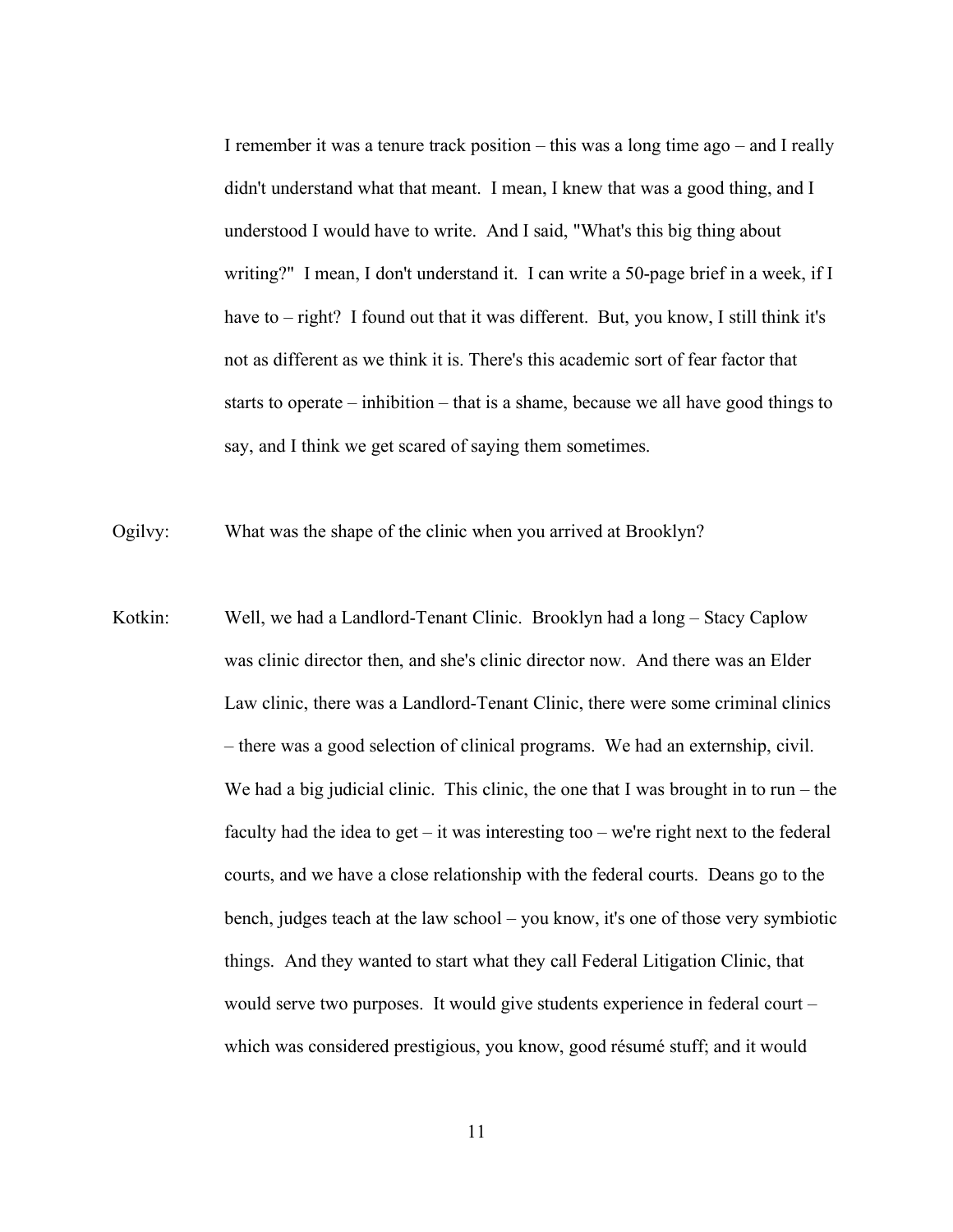help the judges with the pro se docket. So that's all they had. And I had federal court experience, so that was good. So I came in and I spent some time talking the first semester, and I decided that we would do – I'd design this clinic program, which stayed the way it was for 20 years – close to 20 years. Each team of students would do one big case and one little case. At the time the little cases were in Social Security disability cases. And in the '80s there was this huge effort to throw people off, and there were lots of those cases. Those cases disappeared. And there were paper record cases. You know, you could supplement the record. So they were good for students and they were manageable. And at that time  $-$  it was so long ago – 1984 – it was before the amendments to the Civil Rights Act, before there were damages, compensatory and punitive damages available in discrimination cases. So all you could get was back pay. The private bar had not come into Title VII work at all. So there was a good selection of discrimination cases that had some merit, because there was no one to litigate them.

So each team of students would do one of those. Now, the Title VII cases and discrimination cases went on obviously for a long time, but it was a year-long clinic. And that was a time in which – first of all, the cases were decent, the judges still heard argument. This were much more formal than they used to be. So students got a good experience in some of the more formal skills. The program stayed the same until the last semester I ran it was fall 2003. And I had been trying to change it for some time. It was very, very popular – not necessarily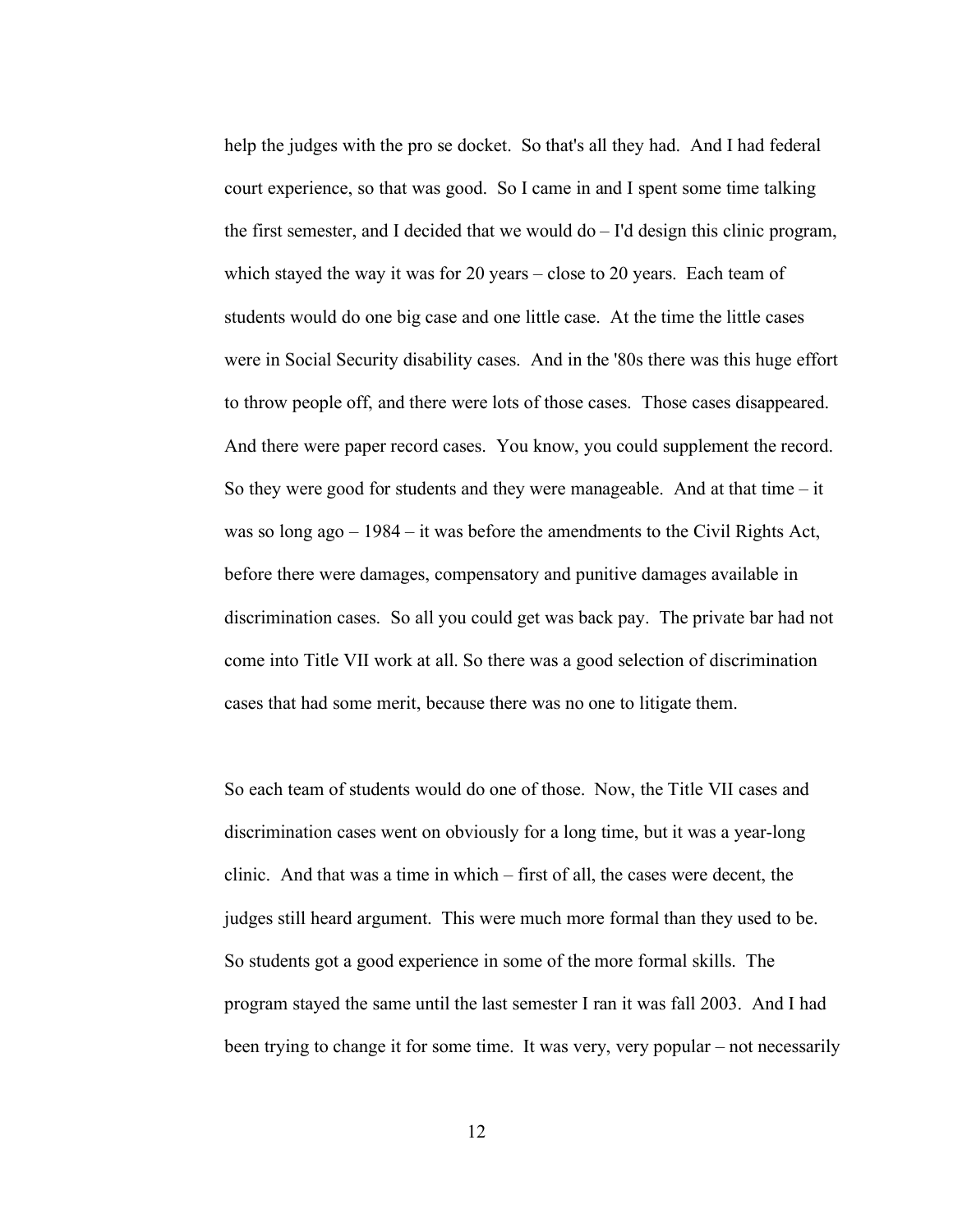for the best reasons. It was popular because it had cachet. It attracted top, top students, they got very good jobs, and it developed this persona, this reputation, which I was never real happy about. It was not really – you know, it didn't have a lot of content from the client point of view or political point of view or whatever. And I do believe that clinics – that we're teaching more than – well, obviously more than skills, but you know that our views of justice come through in clinics and should come through, and that's part of what we're teaching. So I had somewhat of a struggle to teach some of these students. They just saw the clients as like little pawns in their desire to take a deposition. Well, they all want to take depositions, they all want to argue a motion. So that was a little bit of a battle.

In that 20-year period, the law changed for the worse, as far as I'm concerned. The private bar came in very big in discrimination cases. The judges became much less patient, interested in that client group, I felt. And it was really a struggle, and I felt that I was pushing this huge rock uphill. Cases went on longer, they were harder. We're always litigating against big firms. They were vicious.

And I did this with really a student responsibility – still kept in the student role thing. So in fact the students did all the depositions and they did all the arguments and they did all the trials. We didn't have a whole lot of trials, but we had some. And the last trial we had was a disability case involving a perception of disability, bipolar disorder – made a lot of press. We won summary judgment,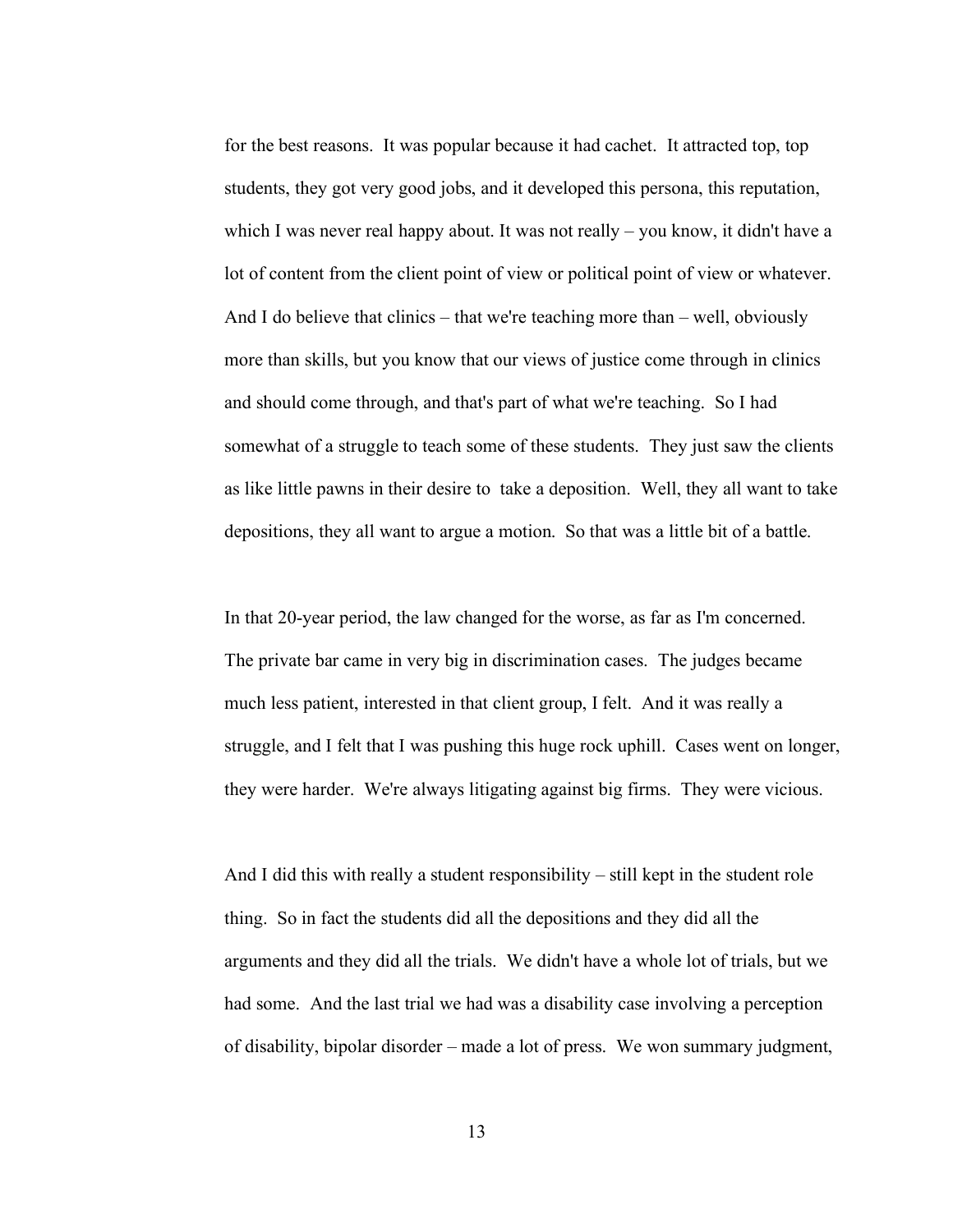amazingly. We went to trial. We got a \$200,000 verdict; got reversed by the Second Circuit. And, you know, putting on a two-week trial with students, where they do it all, is not an easy thing. And I said, no, I'm not doing this anymore. So I had been lobbying to change the clinic into sort of just a general workers' rights clinic, for a long time, getting lots of resistance because of the – this was the socalled flagship clinic. I mean, I never viewed it that way, but the administration did. And finally I said, "No more. I'm not going to do it." And now I'm doing a lot of unemployment insurance cases. And I think they make much better learning vehicles. And the same issues are there. They're just in much more contained circumstances. So that's the short history of the clinic.

- Ogilvy: You mentioned the Duke conference as your first conference. I assume that you attended others?
- Kotkin: I think I've been to almost every one. There's one or two that I've missed, but I think I've been at almost every one. I mean, I really – I really feel that section provides a tremendous support and a place for thinking about these issues. You know, it has changed. I mean, when I started there were plenty of places where there was one clinical teacher, and therefore your community was in the section, and your community was at the conferences. And depending upon how your faculty felt about you, it may be the only place where you got any sort of positive reinforcement. That wasn't true at Brooklyn, but it was really important. To the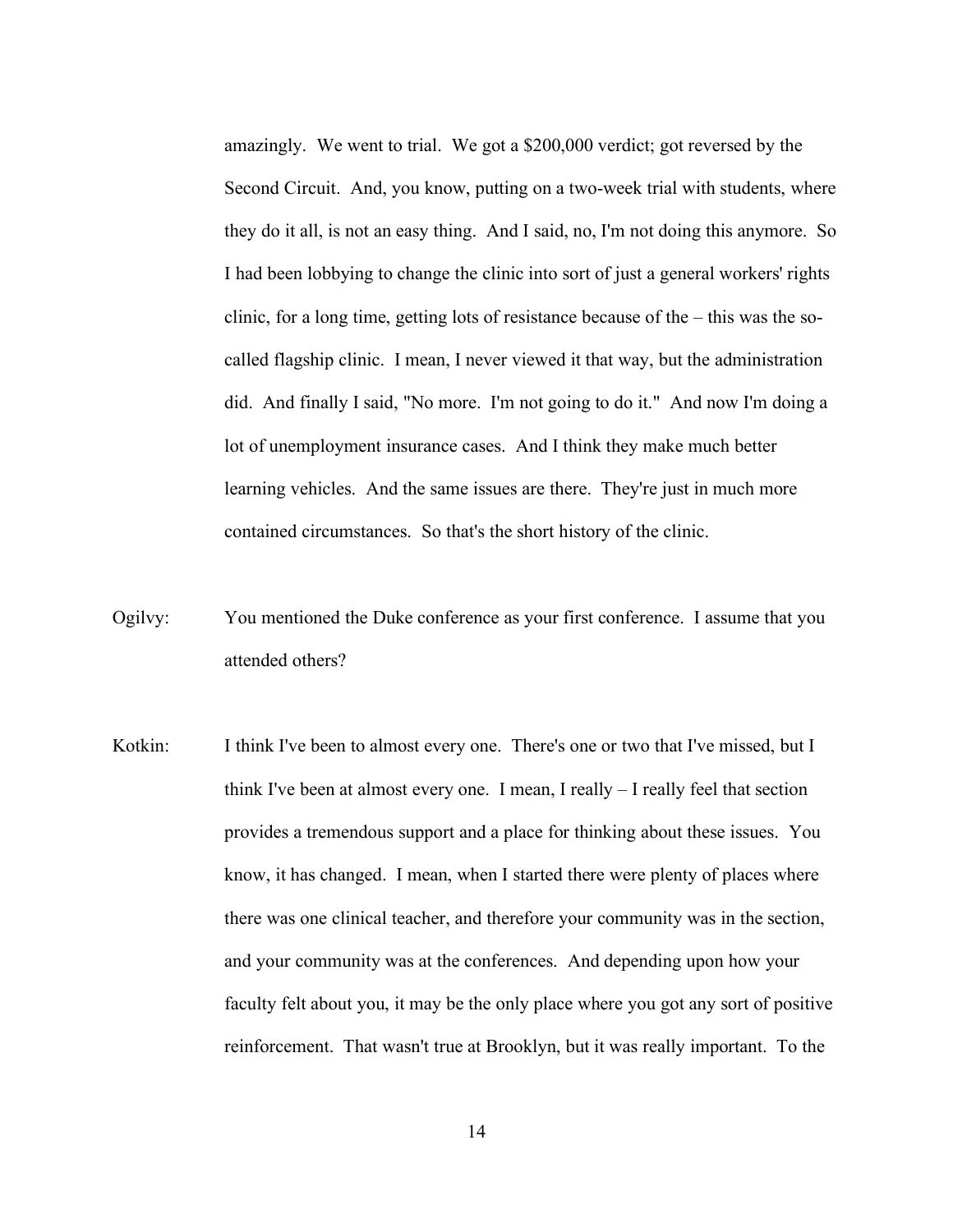extent the section is sort of – I mean, I think that the conferences are still well attended, but to the extent the section doesn't have sort of the same kind of sort of immediacy that it once had, maybe, I think that's the reason. And that's a good thing in a way, that people don't have to only depend on coming to the AALS in January to sort of feel good about what they do. So good and bad. But I sort of immediately got involved in committees. I did some work with attorneys' fees back in the – right in the '90s. It was, I thought, really interesting, the Attorneys' Fees Committee. I got on the Executive Committee. I think I chaired the section in '94-95, and that was a great experience.

Ogilvy: Can we talk about that a little? Was there any special issue?

- Kotkin: It was right around the Title IX, and I decided that I mean, that was the effort that was most important then. I did a fair amount of lobbying. I went to the ABA, I came down here and testified. It was not a winning battle, but that was primarily where the effort went in that year. I chaired the section for a year – it's not very long – so you don't get to accomplish as much as you hoped you would. But it was a good experience.
- Ogilvy: Who were the players at that time in terms of trying to maintain a Title IX presence?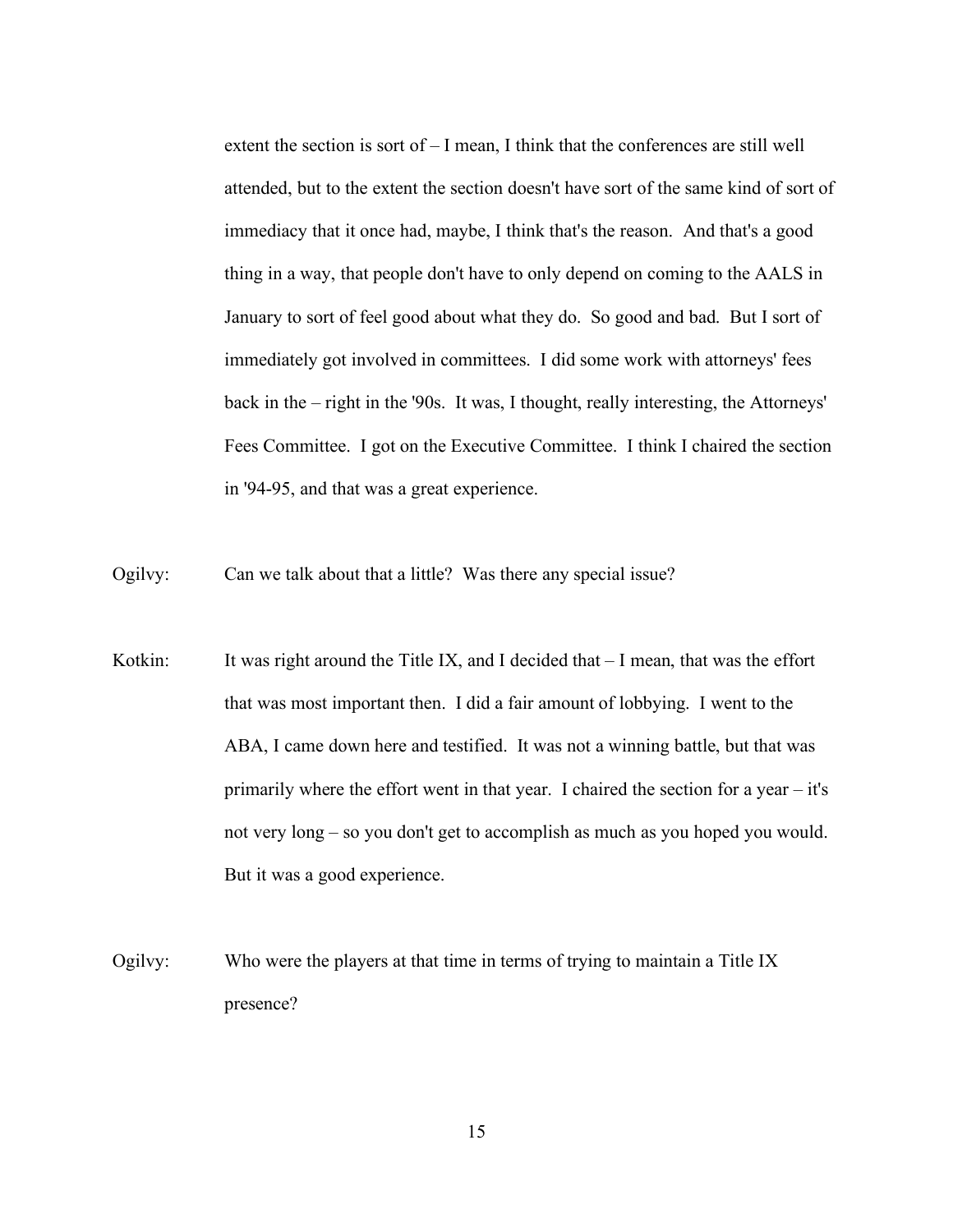Kotkin: Dan Powers was really the person who was the most involved politically. He seemed to have the most connections. The AALS was helpful, you know, and they had a governmental relations person who I did some work with, whose name I don't remember. And that was a place where everyone's interests coincided. There was no one in the academy who did not want that money to keep going. So deans wrote letters. I remember we had a deans letter-writing campaign. It's different now from the kinds of letters we get from deans. But I mean I wasn't as involved. I mean, the 405(e), the 405(c) battle I think was the big battle that everybody in the section fought and was involved in the late '80s I guess. I don't know when – when did it finally go into – you don't remember either. But, you know, that was the big battle. I mean, that made a huge difference in the lives of clinicians.

> It's interesting to see what's happening now though. Obviously getting job security and becoming part of the – real part of the faculty – was good for lots of us. But inevitably now it's created a second tier of clinicians at almost every school. I mean, I think that's a big issue for us that we need to pay more attention to. There are no more really unified full tenure track programs, because it's too hard to do. And if you're going to be tenure track, and if you're going to have to write, it's going to have ramifications down the line. I mean, sort of no one gets ahead in the academy by the quality of the cases, that sort of stuff, anymore. So.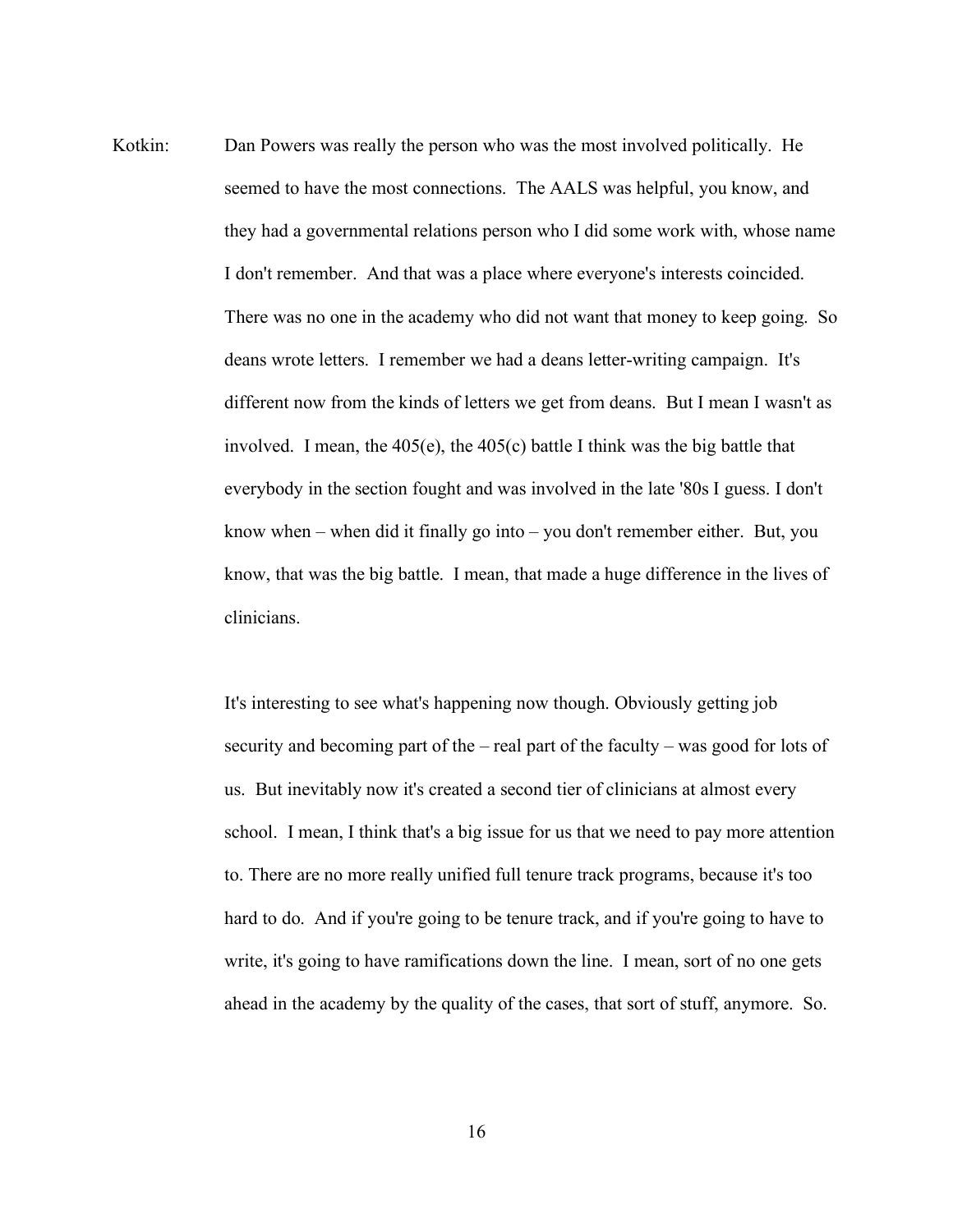- Ogilvy: Are there people that you would identify as your mentors in clinical legal education?
- Kotkin: Well, I'm very close to Elliott Milstein and to Wally Mlyniec, to Ann Shalleck and the American crew – mentors turning into friends. You know, I feel like I'm the second generation really. I mean, that whole group of the Big Sky group, I mean I missed that – Key Biscayne. But I feel like I sort of learned from all of those people. I feel like it's not so much individual mentors but it's the community that's really been important to me. You can't find a more supportive in general community – you know, a community that's willing to become involved and work and anyone will read your things, anyone will give you advice, anyone will give you materials. It seemed to be just a very welcoming and encompassing group. And it's hard for me to judgment – that's from my cohort – I think it's the same, but I'm not entirely sure whether it's the same for people coming into clinical teaching. I don't think that we – it used to be that we reached everyone that came in. I don't think we do anymore. I think because job security for a lot of people is not such an issue they don't feel a need to identify with the clinical community the way they used to. And I think a lot of the younger people are identifying more in their subject areas of research or litigation. Instead of becoming really involved in the clinical section, they become really involved in the immigration stuff. It's good and bad.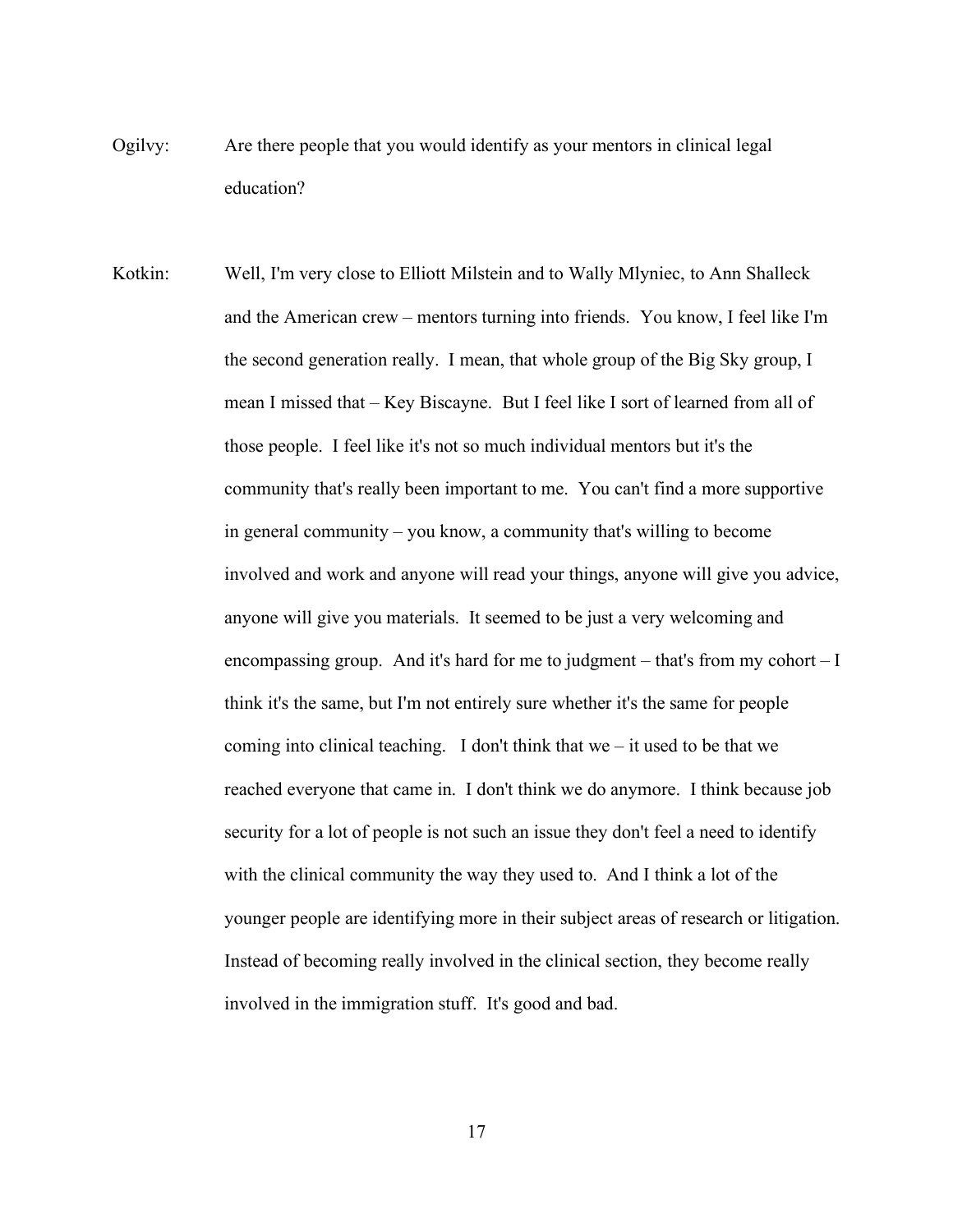- Ogilvy: I was looking at your résumé and noted recently, in '04, at an AALS teaching conference you did a presentation on "The Career Path of the Clinical Teacher: Evolving, Surviving, Thriving." Can you talk a little bit about that?
- Kotkin: Yeah. I first did that presentation I was fortunate enough to be invited to the Australian Clinical Conference, and it was fascinating because they're just like 20 years behind us. I mean, they are facing the same issues that we did.

Ogilvy: When was that?

- Kotkin: I don't know. It's on my résumé. When was it?
- Ogilvy: July of '03.
- Kotkin: July of '03 maybe. Yeah.

Ogilvy: Where was it?

Kotkin: It was outside of Brisbane, on the coast. But then I went to Griffith University, where they have a great clinical program – spent a little time there. It was at sort of a beach resort – they know how to live too. And there were about maybe 60 clinical teachers there from all over Australia, which is a big place. You know, I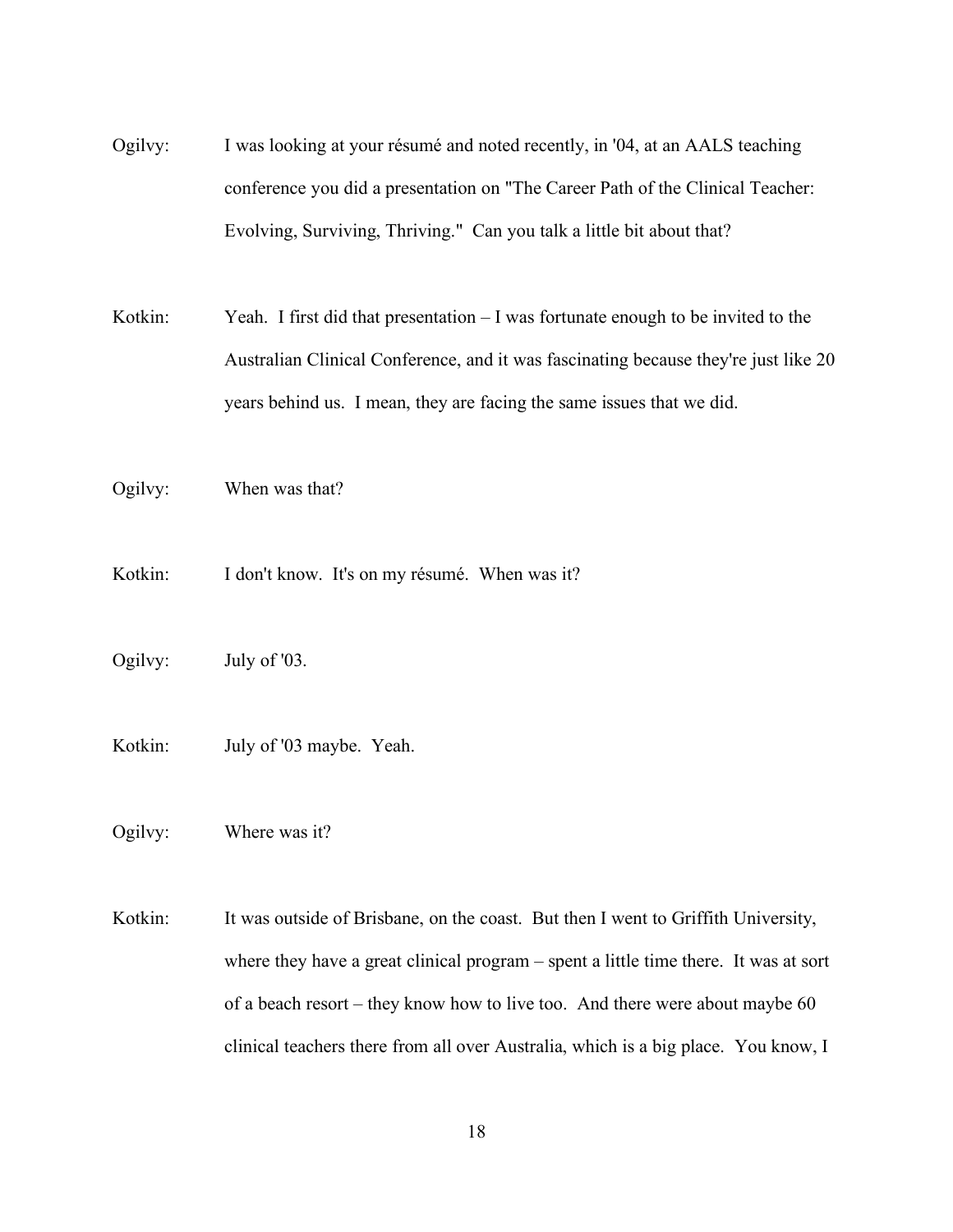learned that from Sydney to Perth is the same distance as from New York to LA, so it's a big place – not much in the middle though. And people from New Zealand. It was really interesting. So I gave this talk on the career talks of clinical teachers, which I then gave again with Stacy. And I had names for them, which I can't really recall right now, but there are a bunch of paths. We see  $-I$ think I called one group "the defectors" – and we know who they are. They are the ones that were once clinical teachers, and there are a lot of them. I have to say those people don't warm my heart. So then there are of course the administrators, and that's not surprising, you know – clinicians usually are a little better equipped to run things than most law school faculty members. There are – I think I described them as "the leveragers" – are the ones who sort of move up the ladder – you know, continue in clinical teaching, but never see a client. And we know some people like that. And that may not – that may be just a virtue of the growth of clinics. We're not all going to be able to be front line, although I think it is important to keep rotating through actual client representation. There are the travelers. We have a lot of clinicians today that seem to be on the road a lot of the time, which is – and I've done a little bit of that myself. There is spreading clinical methodology – it's amazing to the degree to which that has happened. You know, I think it adapts some places better than others. You know, I mean the – there's a lot of money for this, and I think a lot of the  $-1$  mean, this is my old sort of paranoid political views maybe – but a lot of the money is going towards establishing legal services in countries where legal services and law of the kind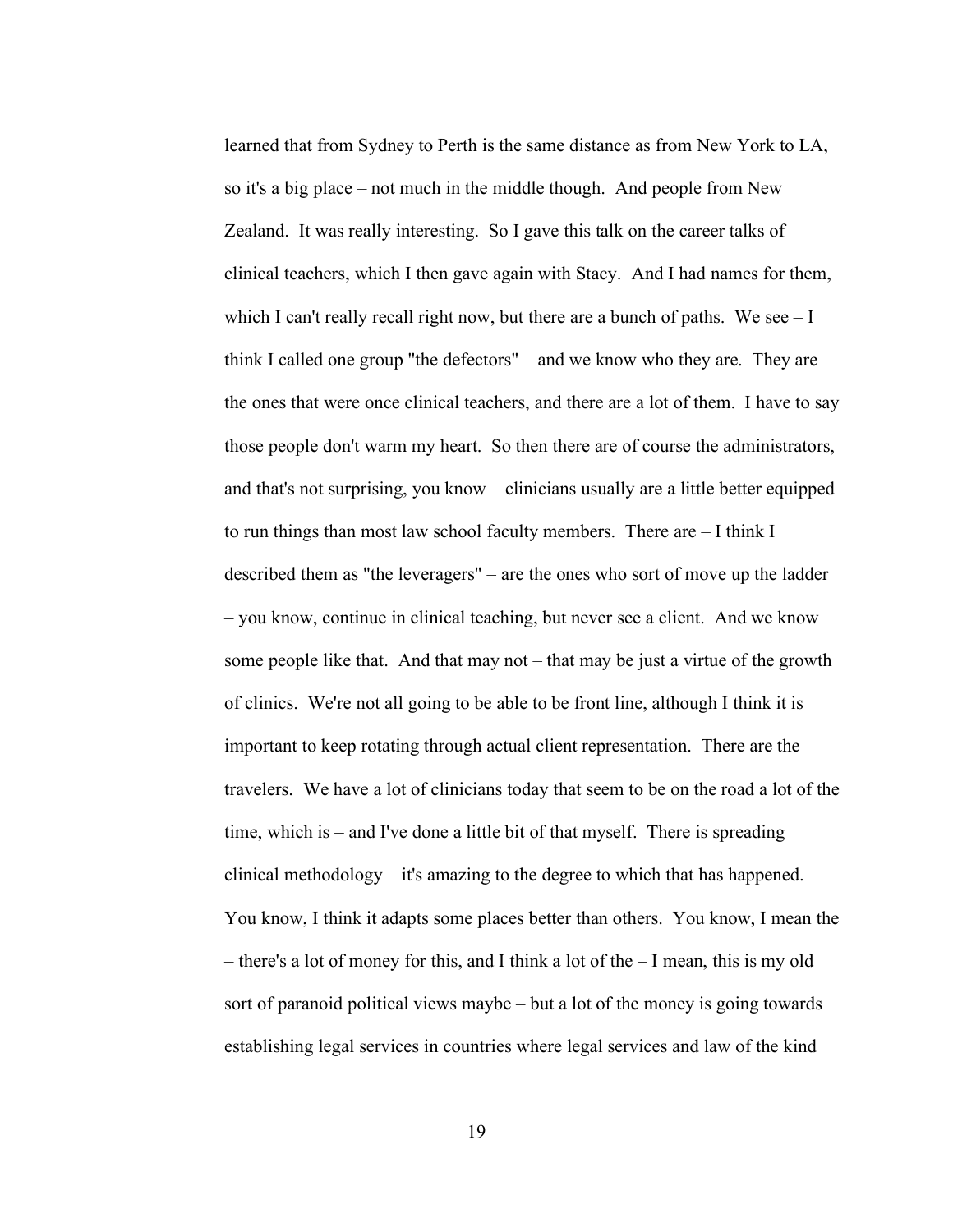that we're familiar with is sort of a new thing. And it's a little bit of cultural imperialism going on maybe – make sure people are there to assert their rights in case anyone goes backwards. But, you know, it's an interesting process. I do have my – I was talking with somebody about this at this conference – the growth of international human rights, clinical stuff, clinical experiences – I think it's great. I am a little concerned about the degree to which our students would rather help people in West Africa than in East Brooklyn. I don't know what to do with that. That's I guess the world. You know, if you call – and we have to in some sense respond to what students want. You know, you open a landlord-tenant clinic today, you are not going to get anybody to sign up; welfare rights clinic – you can forget it. But if you open an international human rights clinic you'll have them lining up. That makes me sad, but I guess there's not much we can do about it.

- Ogilvy: What label do you put on yourself?
- Kotkin: As what? Oh. I had a label, now I've forgotten it, conveniently. But you know the one thing that I have continued to do, and I guess I feel strongly about this – I continue to supervise students representing clients. That's the bulk of what I do, and I want to do that. I don't feel burned out. I mean, every client is different, every group of students is different. I have to say that it was important for me to change what I was doing. I did feel I couldn't continue doing major federal cases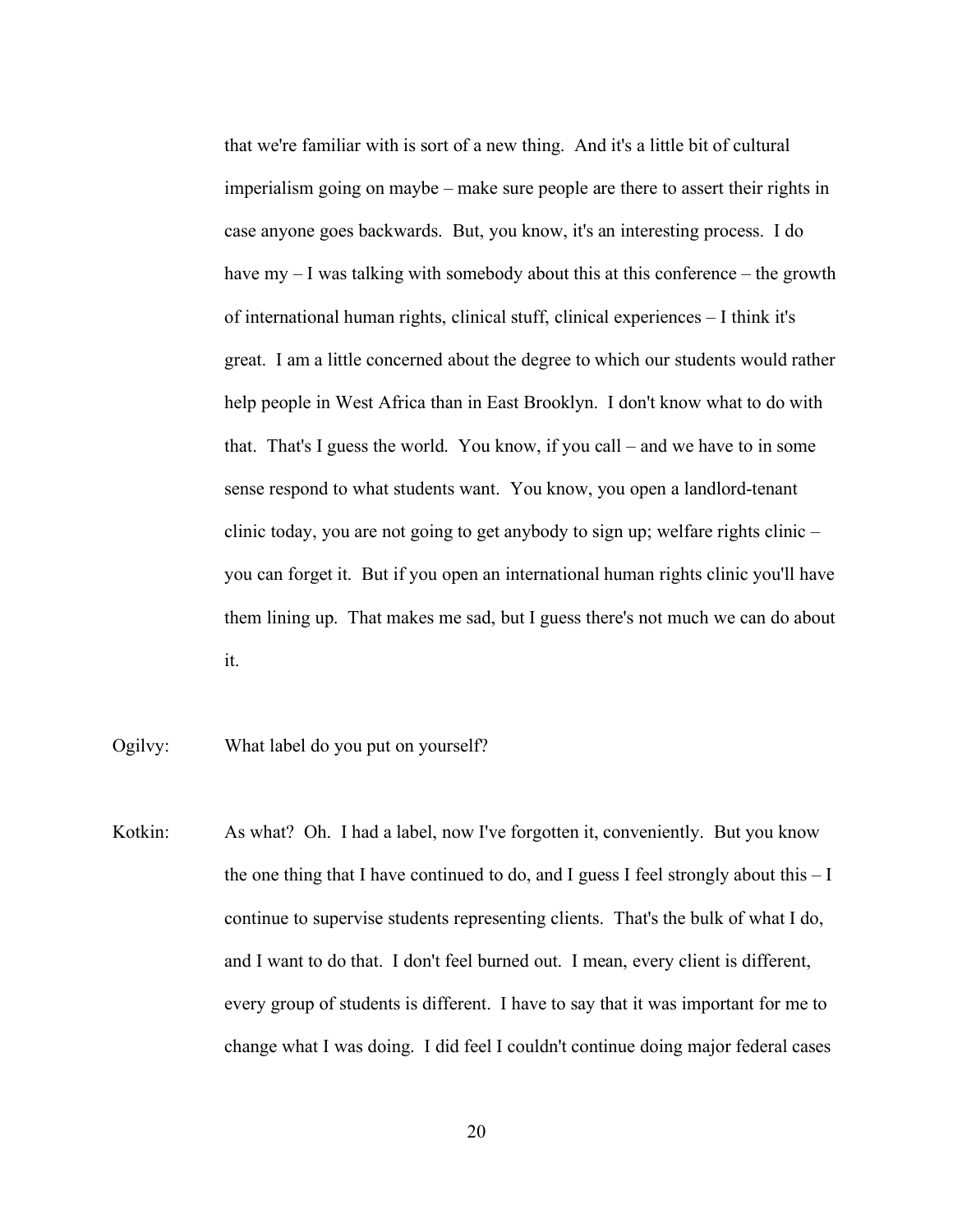with students. I also felt it wasn't a good thing for students to be doing. But I think that we should try to get the institutional flexibility so that we're not so overwhelmed that we have to do something different, you know, that we can still continue to do that sort of thing. I know Wally was talking about going back to the clinic after – he's going to start supervising students in cases – you know, something he probably hasn't done in 15 years. I mean, Elliott went back from being the dean to supervising students. I mean, it is a reinvigorating thing in some ways.

Ogilvy: How have you avoided burn-out? That's seems to be a very common problem.

Kotkin: Yeah. How have I avoided burn-out? Well, I guess one way is - I feel the cycles of teaching are very refreshing to me. And I guess I haven't at least recently had to really work that hard – I've had to work, but I haven't necessarily had students over the summer. So, you know, you get to refresh yourself in some ways by doing something different over the summer.

> Since I've – you know, I guess I was sort of burned out in the early 2000s, when I was really trying to change the clinic. I felt that I had very little time to write. The staffing of the clinic  $-1$  used to have a – you probably remember Kathleen Sullivan had been my colleague from – since 1985 to 1992, I think, when she went to Yale, and we had a wonderful working relationship – not – it was a huge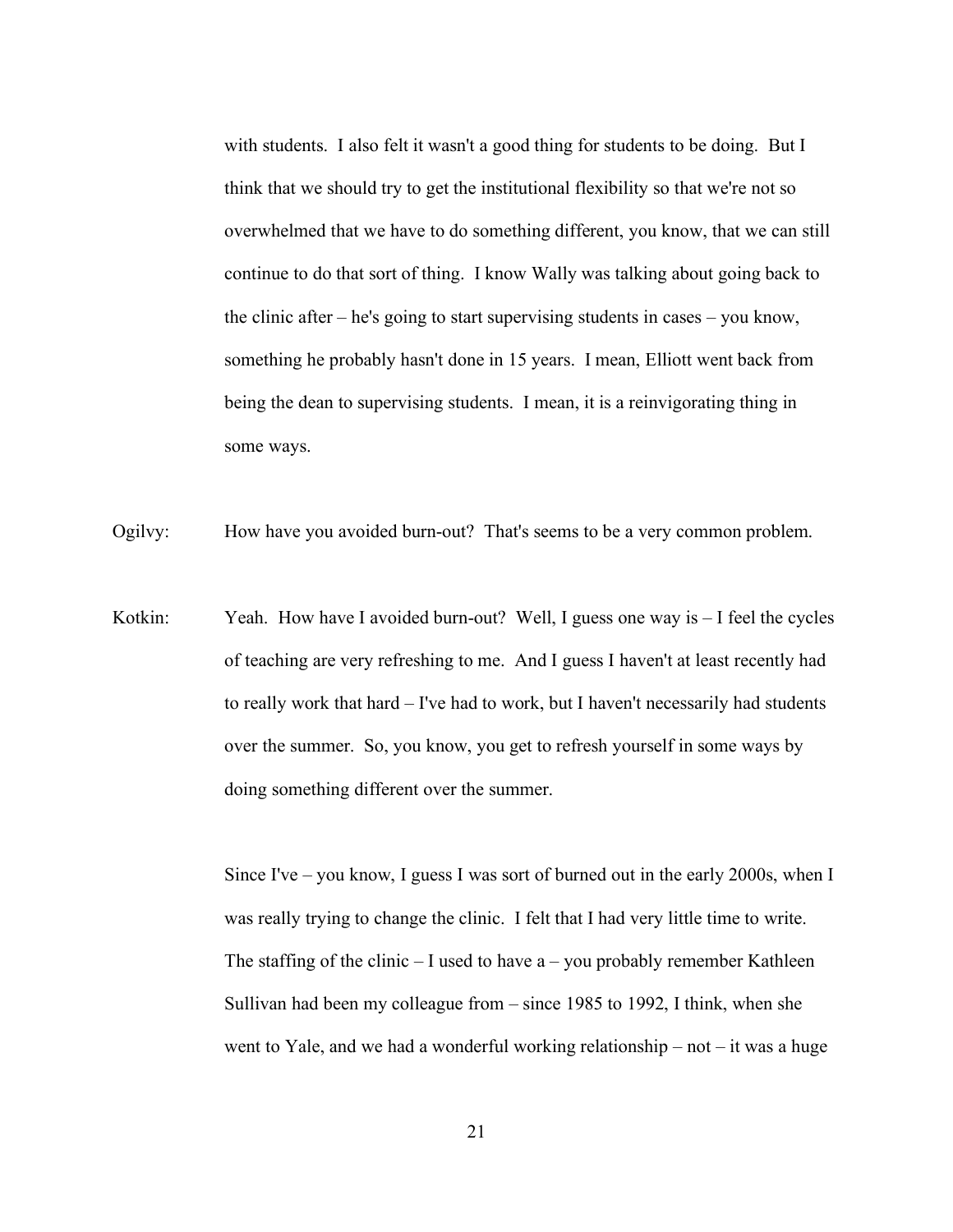loss when she died obviously, and it was a huge loss when she left Brooklyn. And that collegial relationship I think is a great way not to burn out.

After that I had a number of wonderful people, but it was a job for which – Kathy had had job security, but we were not offering job security again. So I had a number of junior colleagues who stayed for a year and then got wonderful tenure track jobs, who I'm all still in touch with and close to obviously. But that was a terrible strain for me, because I was training someone, and they were spending a year, and then going on the job market. It just – and I tried to explain to the administration that it was more work to have someone in that short-term role than it was not to have someone. So then I did the clinic for myself for a while. So I think one way to avoid burn-out is to have collegial co-teaching relationships that you can build on and take different levels of responsibility in different periods.

Another way is to really be able to free yourself for the summers to do other things. Since I changed to the Workers' Rights Clinic, I really do have my summers to do other things for the first time. I've started – I've done a lot more writing the last two years. I've got a couple of pieces coming out, and they're not clinical pieces – they're sort of pieces really growing out of my litigation experience with discrimination law, which is a great – you know, I think if you can do that that's very invigorating. And so I think that's one way. I think the degree you can find support in your institution makes a big difference.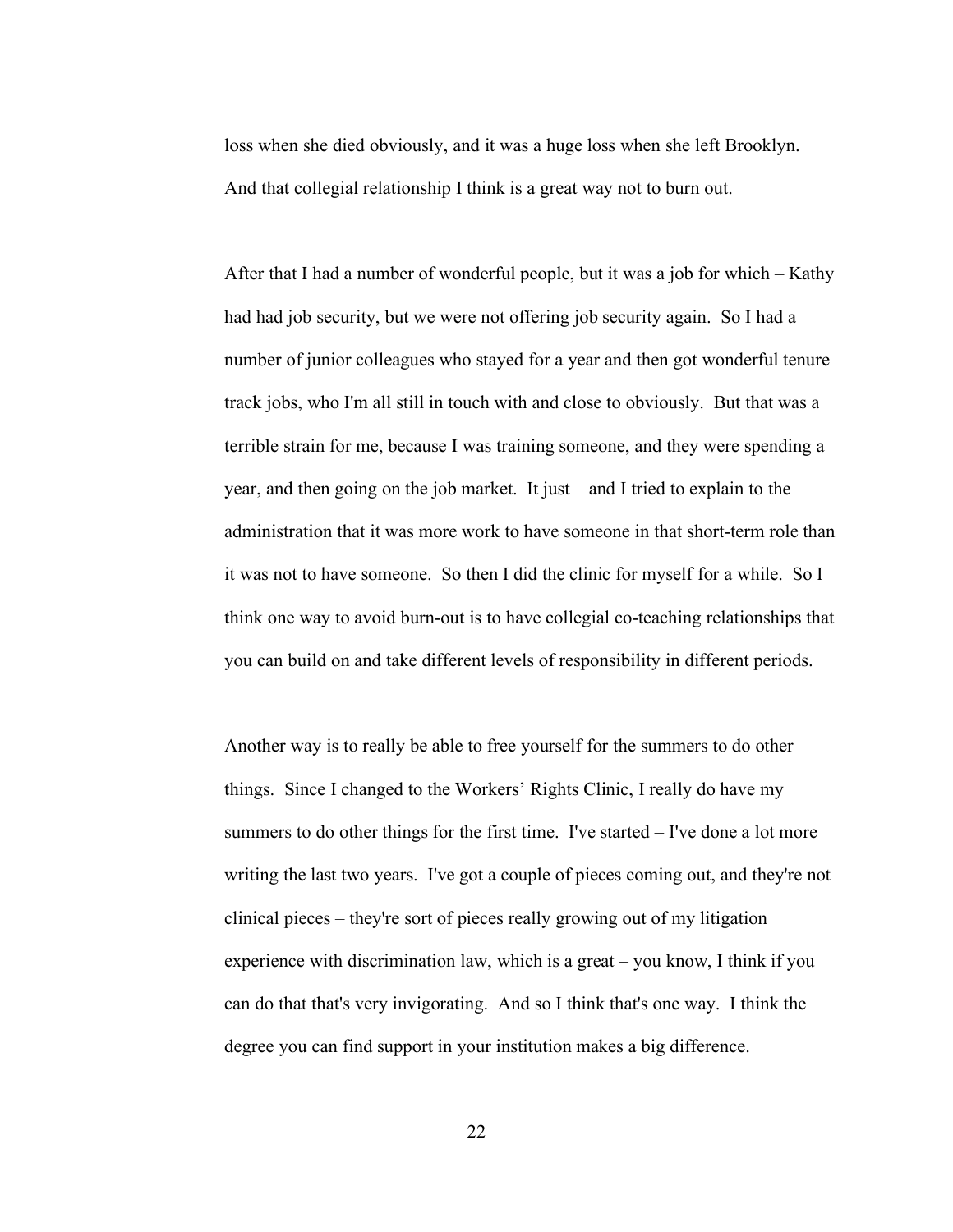- Ogilvy: I was actually going to ask you how important having the opportunity to do scholarship was to you, a question you've already answered.
- Kotkin: I mean, it's important, because it's doing something different. I think it's a refreshing process. You know, the problem – it seems like it's the easiest thing to do, other than teach, is to do scholarship, whether clinical or not. It is more difficult to get involved in things outside the academy. And I would like to do more of that, but I really haven't figured out quite how to do it yet. I mean, I feel like – you know, I'm involved now in some legal services groups that meet around workers rights issues in New York City, and they're wonderful, but they're so young. You know, I feel like I'm their grandmother – really, they're like a year or two out of – they're terribly enthusiastic, they've got great politics, they're organizers and lawyers, but they are young. And I go to these meetings – I really do feel ancient. But I don't feel that way with my students. It's interesting. I think I've said this to people before. I think you always sort of – I started teaching, I was 34, my students were 10 years younger, whatever. I still feel that that's the age gap, you know, like they're still 24, so I'm still 10 years older than them – I'm still 34. I know that's not right, but that's what it feels like. On the other hand, I know that they look at us and think we're – you know, I've got one foot in the grave.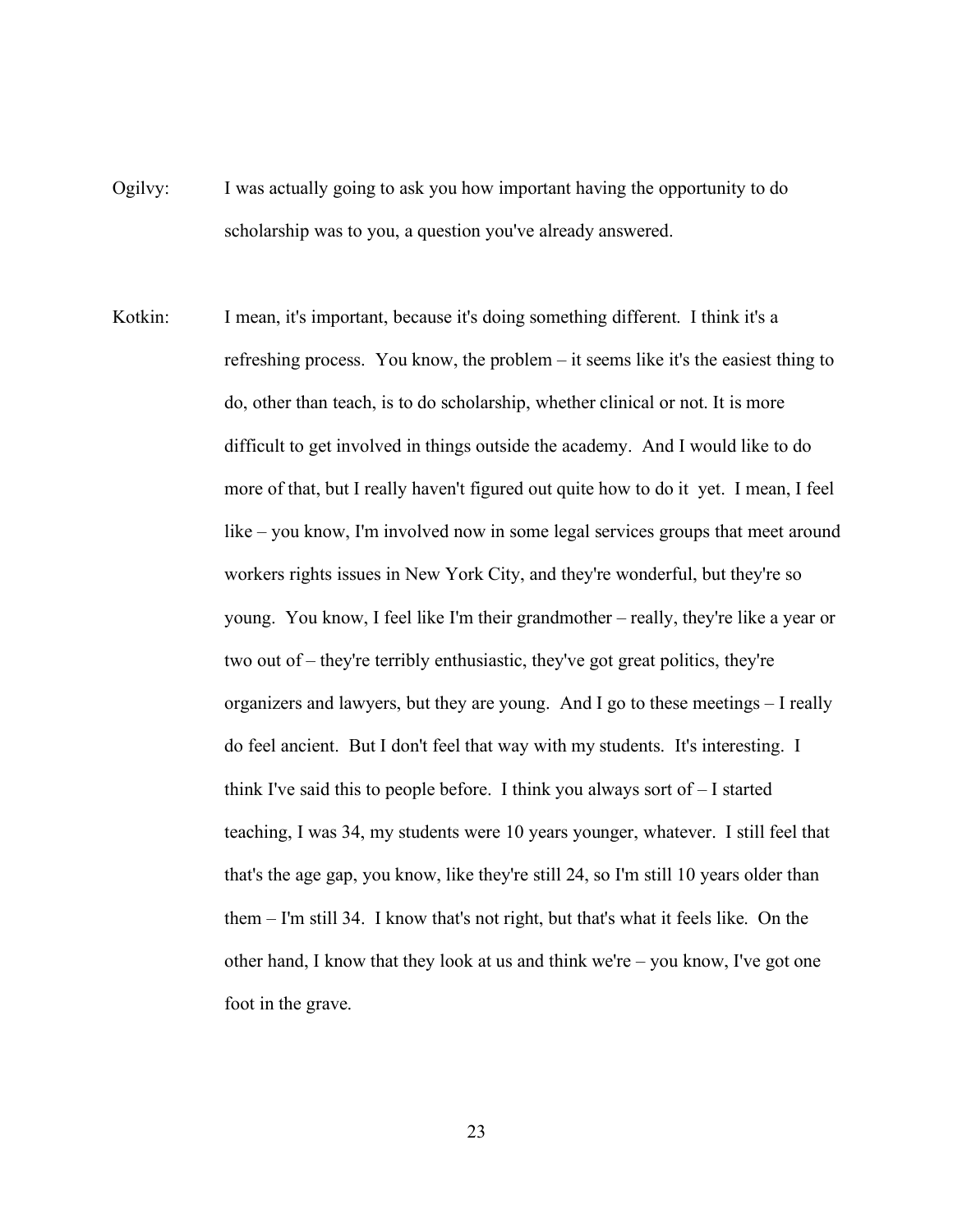Ogilvy: You were on the Clinical Law Review Board of Editors for a few years.

Kotkin: Yes.

Ogilvy: How was that experience?

Kotkin: It's a great experience. I think it's changed a bit. When we were  $-$  when I was doing it, close to getting – not that close to getting – we were mostly reviewing submissions. And now I think the board of editors are mostly editing articles. But it's made a huge difference in the clinical community. I mean, this is something. I mean, you publish there, and it gets read – I mean, unlike many, many other pieces. And you know you have  $a - I$  can't think  $-I$  mean, maybe there's family law journals that everybody reads and everybody knows, but I don't think there are that many areas where there is a journal of record, which is what the Clinical Law Review is. And you can count on most clinicians having read what's in the journal, and it's a wonderful way to get feedback, wonderful way to feel like what you write makes a difference. You know, unfortunately, true in a number of institutions, it doesn't – some people are reluctant – their institutions are reluctant to have them publish there, because it doesn't – don't want to get in to what U.S. news has done, but it's one of the ramifications of U.S. news – you have to publish where it gets counted, which is a terrible thing.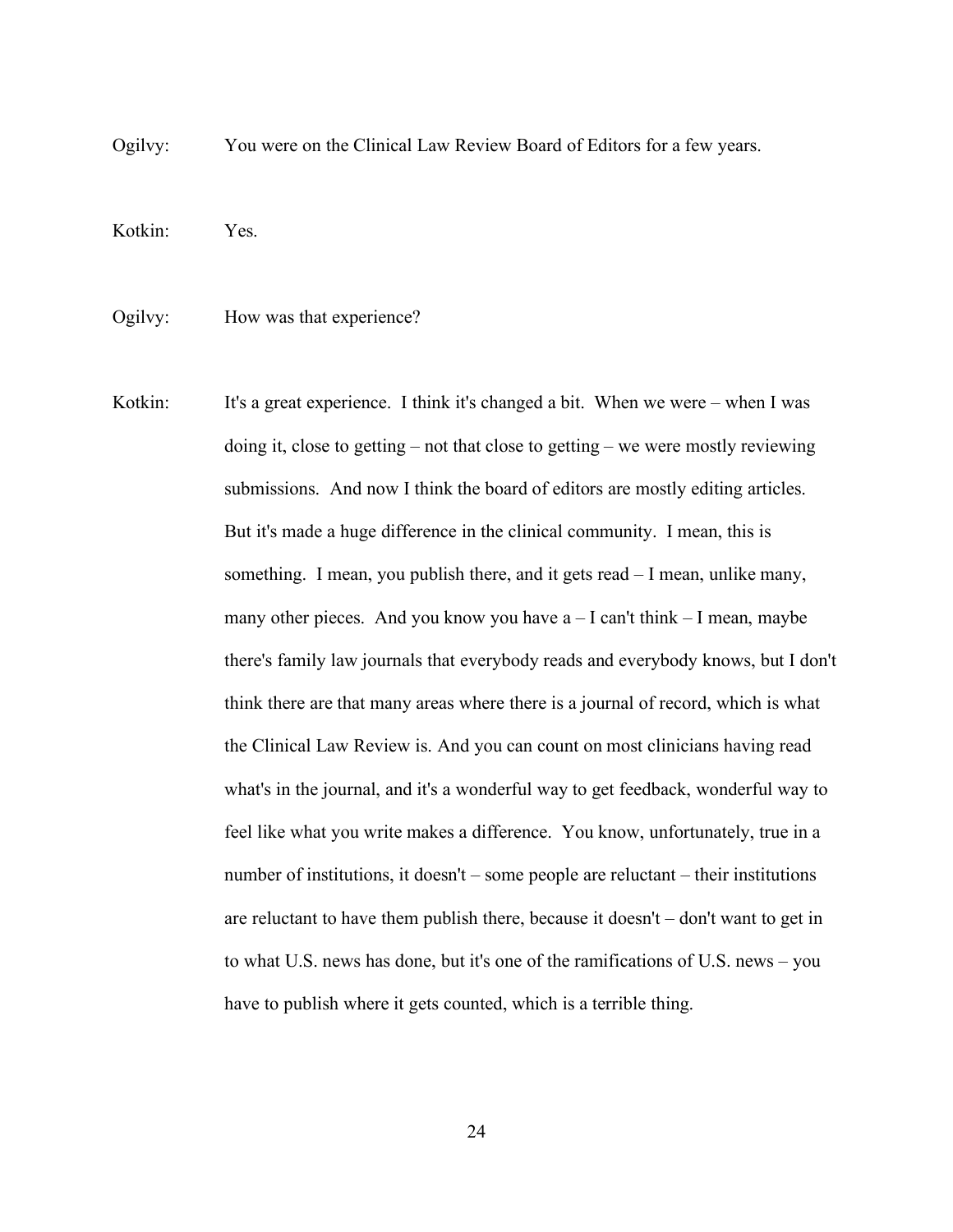Ogilvy: I want to talk just briefly about status issues. It seems that it wasn't an issue for you. You came into a tenure track position.

Kotkin: I came into a tenure track position.

Ogilvy: But you were originally a clinical associate professor, according to your résumé.

Kotkin: Yeah, I think that sort of went by the wayside at some point. We have  $-I$  guess it would be called specialized. I remember when I was coming up for tenure – so, in other words, I have tenure as long as we continue to teach any form of skills simulation, live-client something – although I teach traditional courses too. So it's sort of – now, the standards were the same on paper. And I remember one of my reviewers saying – so, I asked the chair of the committee, "What about the standards? Are they the same?" They said, "Oh, yes, the standards are identical except as to quality and quantity." So I think although the standards were the same, I don't think I was held to quite the same volume  $-1$  mean, I'm not going to comment on quality, although I published I think a couple descriptive pieces and one really big piece. You know, that's all different today. Today you have to – God knows what you have to publish to get tenure. You know, I think that new clinicians in tenure-track positions are under much greater pressure than we were, because they just are expected to publish at a very high level. You know, I wrote Supreme Court briefs that counted. I don't know if they would count today. You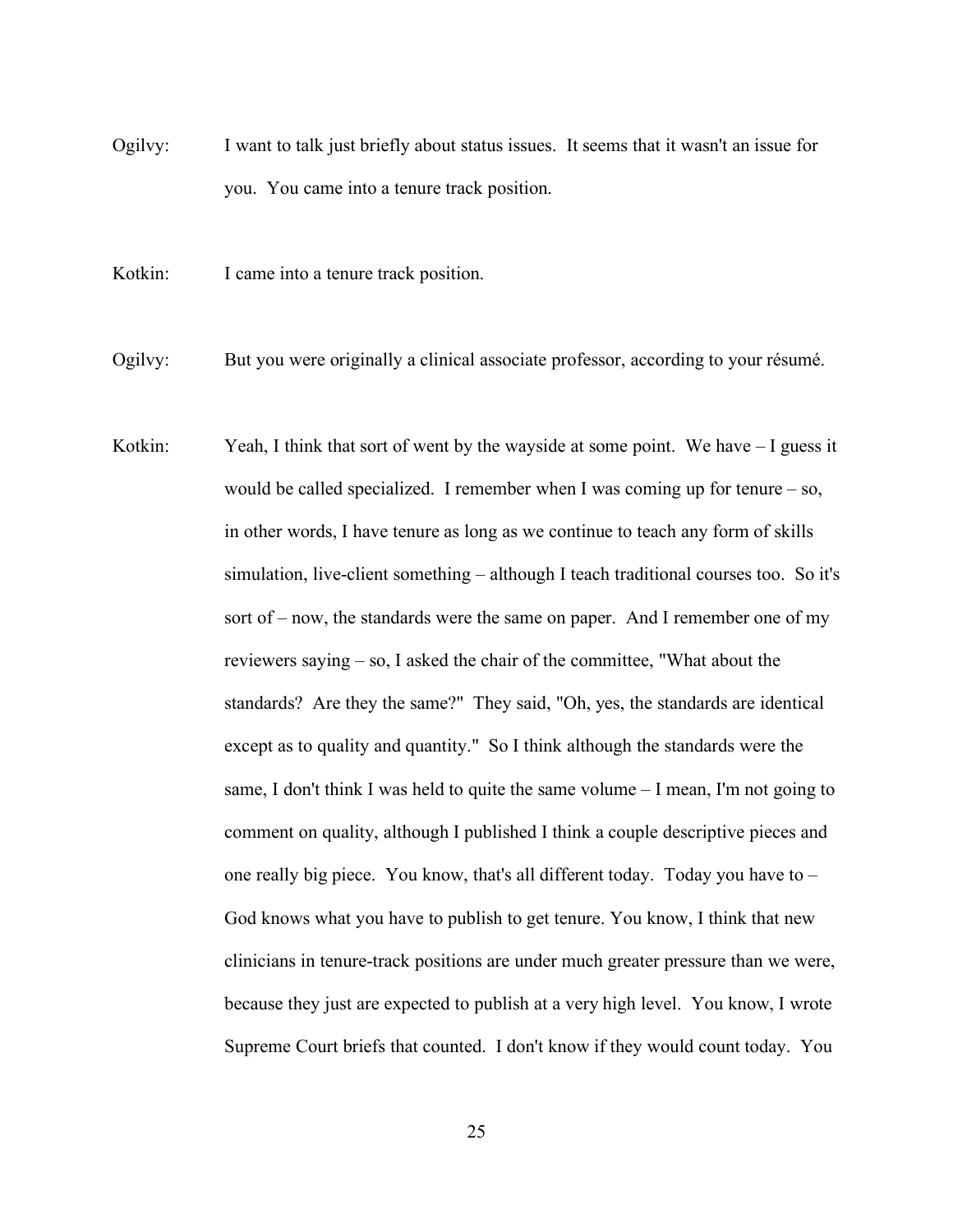know, you get what you wish for – we're really part of the academy now, so it's a problem.

And I think that – I've said this for a long time, but it's just – nothing happened. A good clinical program I think the unified status is really important, but I don't think you can have unified status if you have really heavy publication requirements. So you have to take your choices I guess.

Ogilvy: I've got a few more minutes on this tape, but I'm kind of at the end of the prepared questions. Is there anything that we haven't touched on that we should?

Kotkin: I don't know. I'm interested about the future.

Ogilvy: So am I.

Kotkin: I mean, obviously clinical education is here to say. Will live-client in-house clinics be here to stay? I think so. I hope so. I think they are really important. I think externships are really important too, but I would hate to see them, in-house clinics get lost. If we become really integrated so that many traditional courses have practicums, what will that be like? I mean, that's the way I thought things were going to go, maybe yes, maybe no. I just don't know. I mean, I don't see any radical changes. I mean, it would be great if the third year were changed